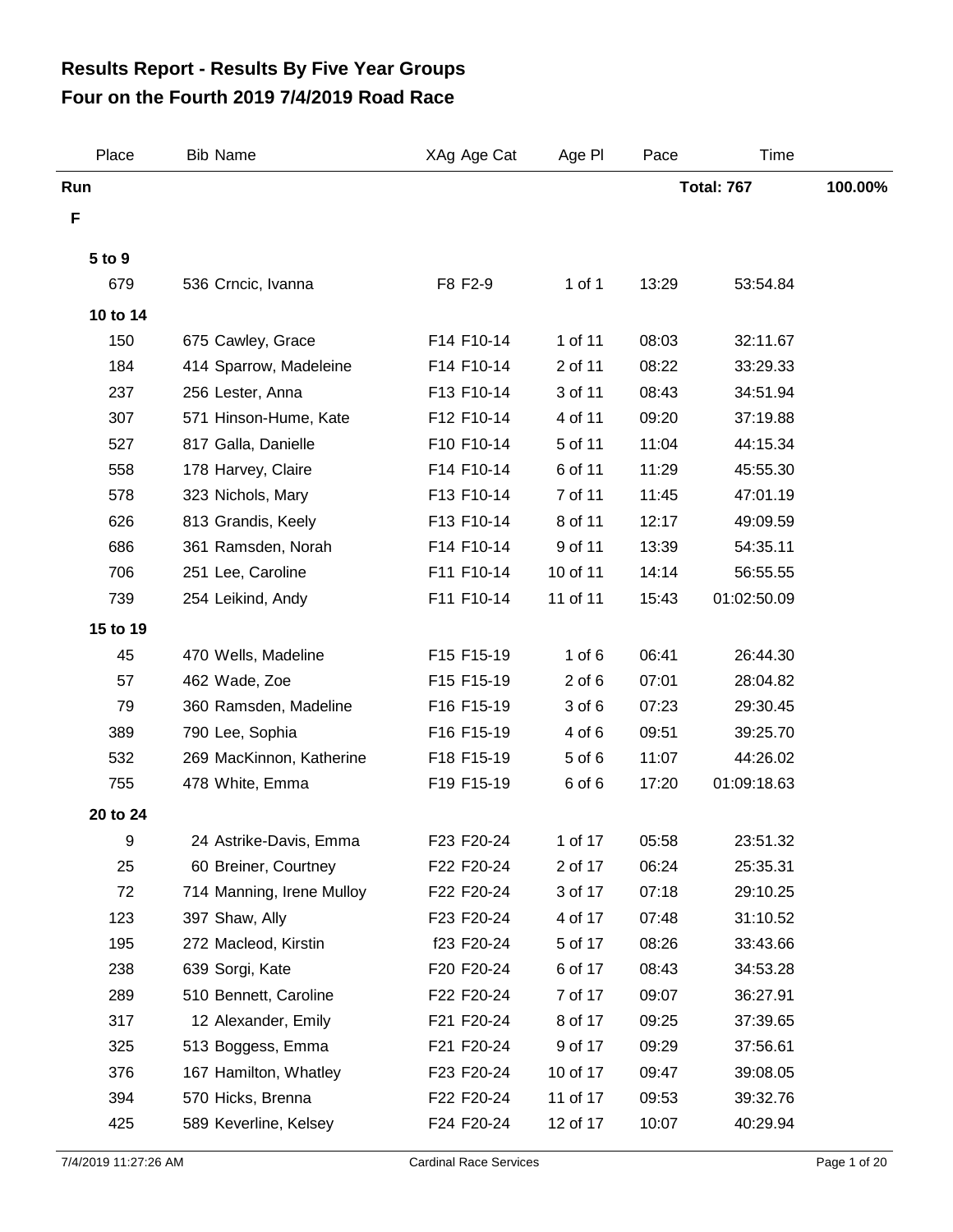| Place    | <b>Bib Name</b>          | XAg Age Cat | Age PI   | Pace  | Time     |  |
|----------|--------------------------|-------------|----------|-------|----------|--|
| 541      | 11 Alemayehu, Halleluyah | F22 F20-24  | 13 of 17 | 11:09 | 44:36.11 |  |
| 603      | 396 Shaughnessy, Rachael | F20 F20-24  | 14 of 17 | 11:59 | 47:55.23 |  |
| 604      | 268 MacKinnon, Anna      | F20 F20-24  | 15 of 17 | 11:59 | 47:55.26 |  |
| 624      | 717 Mizelle, Cecelia     | F21 F20-24  | 16 of 17 | 12:16 | 49:05.31 |  |
| 664      | 203 Horn, Kaira          | F21 F20-24  | 17 of 17 | 13:03 | 52:12.10 |  |
| 25 to 29 |                          |             |          |       |          |  |
| 11       | 526 Campbell, Catherine  | F29 F25-29  | 1 of 44  | 05:59 | 23:57.85 |  |
| 40       | 439 terry, samantha      | f29 F25-29  | 2 of 44  | 06:34 | 26:15.66 |  |
| 75       | 442 Thompson, Savannah   | F26 F25-29  | 3 of 44  | 07:20 | 29:19.32 |  |
| 113      | 324 Niehoff, Nikki       | F26 F25-29  | 4 of 44  | 07:42 | 30:47.35 |  |
| 116      | 386 Schmidt, Emma        | F29 F25-29  | 5 of 44  | 07:43 | 30:53.46 |  |
| 126      | 542 DiFiore, Julia       | F28 F25-29  | 6 of 44  | 07:49 | 31:14.15 |  |
| 128      | 141 Garcia, Jamie        | F27 F25-29  | 7 of 44  | 07:52 | 31:27.96 |  |
| 129      | 146 Gibson, Mary Lee     | F26 F25-29  | 8 of 44  | 07:52 | 31:29.66 |  |
| 147      | 139 Fruik, Angela        | F29 F25-29  | 9 of 44  | 08:01 | 32:04.15 |  |
| 167      | 424 Straub, Magdalena    | F28 F25-29  | 10 of 44 | 08:14 | 32:55.87 |  |
| 194      | 498 Wopat, Susan         | F27 F25-29  | 11 of 44 | 08:26 | 33:43.53 |  |
| 200      | 515 Bowen, Mimi          | F25 F25-29  | 12 of 44 | 08:28 | 33:53.63 |  |
| 230      | 336 Overdahl, Kirsten    | F26 F25-29  | 13 of 44 | 08:40 | 34:39.81 |  |
| 255      | 263 Lilly, Amy           | F29 F25-29  | 14 of 44 | 08:54 | 35:34.28 |  |
| 271      | 218 Johnson, Michelle    | F28 F25-29  | 15 of 44 | 09:00 | 35:59.53 |  |
| 274      | 518 Brewer, Abigail      | F27 F25-29  | 16 of 44 | 09:01 | 36:05.65 |  |
| 304      | 508 Ayers, Nora          | F29 F25-29  | 17 of 44 | 09:18 | 37:11.36 |  |
| 312      | 765 Tomaszewski, Brianne | F29 F25-29  | 18 of 44 | 09:21 | 37:24.37 |  |
| 335      | 476 WHALEN, krista       | F29 F25-29  | 19 of 44 | 09:33 | 38:12.53 |  |
| 380      | 412 Snyder, Rachel       | F28 F25-29  | 20 of 44 | 09:48 | 39:13.83 |  |
| 399      | 110 Eberius, Rachel      | F25 F25-29  | 21 of 44 | 09:55 | 39:41.76 |  |
| 418      | 647 Tester, Carson       | F26 F25-29  | 22 of 44 | 10:04 | 40:16.22 |  |
| 424      | 304 Meyer, Kristin       | F26 F25-29  | 23 of 44 | 10:07 | 40:29.61 |  |
| 427      | 342 Pearson, Adrienne    | F28 F25-29  | 24 of 44 | 10:08 | 40:32.61 |  |
| 431      | 434 Tait, Brittney       | F28 F25-29  | 25 of 44 | 10:12 | 40:48.00 |  |
| 437      | 415 Stantial, Nicole     | F26 F25-29  | 26 of 44 | 10:15 | 40:59.58 |  |
| 466      | 331 OLeary, Maura        | F28 F25-29  | 27 of 44 | 10:29 | 41:55.21 |  |
| 469      | 724 Reeves, Taylor       | F27 F25-29  | 28 of 44 | 10:30 | 41:59.51 |  |
| 471      | 248 Lawrance, Hayley     | F29 F25-29  | 29 of 44 | 10:30 | 42:01.05 |  |
| 481      | 58 BRECHER, Juliana      | F28 F25-29  | 30 of 44 | 10:34 | 42:14.15 |  |
| 483      | 548 Faison, Elisa        | F29 F25-29  | 31 of 44 | 10:34 | 42:15.63 |  |
| 496      | 620 Murdoch, Caitlin     | F28 F25-29  | 32 of 44 | 10:43 | 42:52.45 |  |
| 498      | 776 Chen, Jane           | F28 F25-29  | 33 of 44 | 10:43 | 42:53.60 |  |
| 540      | 321 Nedimyer, Aliza      | F26 F25-29  | 34 of 44 | 11:09 | 44:36.05 |  |
| 561      | 74 Cates, Jordan         | F29 F25-29  | 35 of 44 | 11:32 | 46:08.72 |  |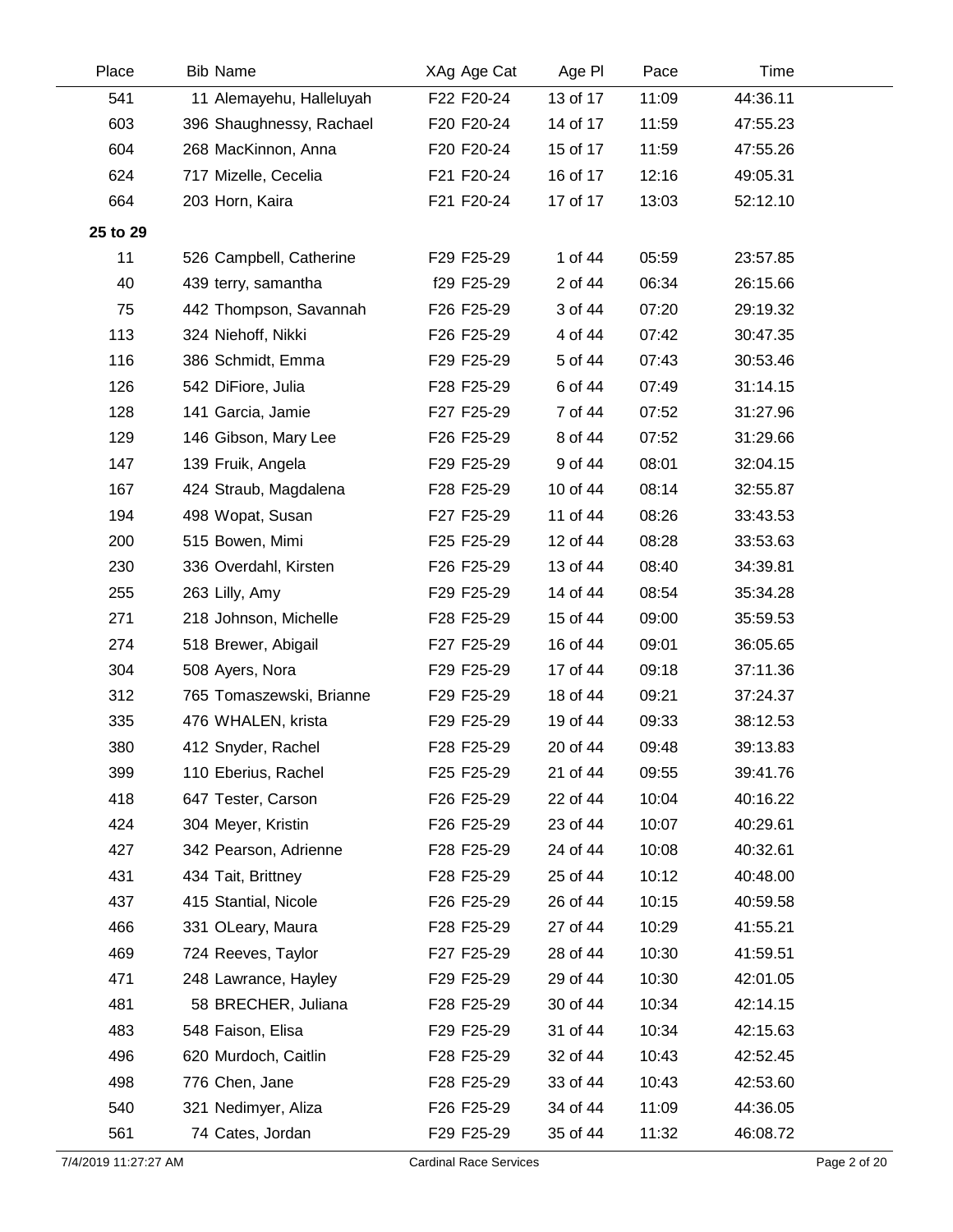| Place    | <b>Bib Name</b>        | XAg Age Cat | Age PI   | Pace  | Time        |  |
|----------|------------------------|-------------|----------|-------|-------------|--|
| 608      | 494 Woodward, Kerri    | F28 F25-29  | 36 of 44 | 12:01 | 48:04.56    |  |
| 665      | 290 McConkey, Brittani | F28 F25-29  | 37 of 44 | 13:06 | 52:23.22    |  |
| 667      | 242 Lasky, Chelsea     | F28 F25-29  | 38 of 44 | 13:18 | 53:12.56    |  |
| 701      | 474 westdorp, faith    | F27 F25-29  | 39 of 44 | 14:08 | 56:32.06    |  |
| 711      | 650 Torres, Andrea     | F28 F25-29  | 40 of 44 | 14:26 | 57:43.14    |  |
| 716      | 37 Bateman, Kristy     | F28 F25-29  | 41 of 44 | 14:45 | 59:01.98    |  |
| 717      | 107 Doctor, Dana       | F28 F25-29  | 42 of 44 | 14:46 | 59:02.09    |  |
| 740      | 481 Wice, Kelly        | F28 F25-29  | 43 of 44 | 15:45 | 01:03:01.55 |  |
| 751      | 572 Holder-Brown, HL   | F27 F25-29  | 44 of 44 | 16:21 | 01:05:25.28 |  |
| 30 to 34 |                        |             |          |       |             |  |
| 16       | 778 Brecher, Erica     | F33 F30-34  | 1 of 42  | 06:07 | 24:28.09    |  |
| 35       | 805 Wickman, Sara      | F30 F30-34  | 2 of 42  | 06:28 | 25:51.08    |  |
| 55       | 133 Flowers, Stephanie | F33 F30-34  | 3 of 42  | 07:00 | 28:01.38    |  |
| 71       | 147 Giombi, Kristen    | F33 F30-34  | 4 of 42  | 07:18 | 29:10.08    |  |
| 104      | 617 Morgan, Jennifer   | F30 F30-34  | 5 of 42  | 07:36 | 30:23.74    |  |
| 146      | 549 Feldman, Kimberly  | F32 F30-34  | 6 of 42  | 08:00 | 32:01.84    |  |
| 178      | 459 Venlet, Jessica    | F31 F30-34  | 7 of 42  | 08:20 | 33:21.13    |  |
| 179      | 744 Young, Jessica     | F30 F30-34  | 8 of 42  | 08:21 | 33:23.09    |  |
| 223      | 211 Ingram, Lara       | F32 F30-34  | 9 of 42  | 08:36 | 34:24.68    |  |
| 247      | 260 Levintow, Sara     | F30 F30-34  | 10 of 42 | 08:47 | 35:08.78    |  |
| 261      | 43 Berger, Casey       | F31 F30-34  | 11 of 42 | 08:56 | 35:43.46    |  |
| 272      | 255 LePere, Nicole     | F30 F30-34  | 12 of 42 | 09:00 | 36:00.76    |  |
| 296      | 811 Harrawood, Emily   | F32 F30-34  | 13 of 42 | 09:12 | 36:47.07    |  |
| 331      | 598 Lohmer, Lauren     | F32 F30-34  | 14 of 42 | 09:31 | 38:05.15    |  |
| 350      | 588 Kelly, Abby        | F34 F30-34  | 15 of 42 | 09:38 | 38:32.75    |  |
| 412      | 332 ONeill, Kelsey     | F33 F30-34  | 16 of 42 | 10:02 | 40:08.97    |  |
| 415      | 244 Lasseter, Sarah    | F30 F30-34  | 17 of 42 | 10:03 | 40:13.36    |  |
| 423      | 281 Marsden, Jessica   | F32 F30-34  | 18 of 42 | 10:07 | 40:29.44    |  |
| 440      | 341 Papke, Mercedes    | F33 F30-34  | 19 of 42 | 10:15 | 41:01.82    |  |
| 453      | 732 Smar, Tricia       | F32 F30-34  | 20 of 42 | 10:22 | 41:29.95    |  |
| 487      | 201 Holloway, Kelly    | F34 F30-34  | 21 of 42 | 10:36 | 42:22.48    |  |
| 493      | 678 Duncan, Nicole     | F33 F30-34  | 22 of 42 | 10:43 | 42:51.18    |  |
| 494      | 503 Ziemba, Natalie    | F30 F30-34  | 23 of 42 | 10:43 | 42:51.46    |  |
| 516      | 395 Settlemires, Ivy   | F33 F30-34  | 24 of 42 | 10:55 | 43:41.88    |  |
| 525      | 346 Petty, Nariana     | F31 F30-34  | 25 of 42 | 11:03 | 44:10.90    |  |
| 538      | 615 Mical, Robyn       | F30 F30-34  | 26 of 42 | 11:08 | 44:32.91    |  |
| 546      | 642 Sullivan, Kelli    | F32 F30-34  | 27 of 42 | 11:12 | 44:49.45    |  |
| 548      | 104 Dennis, Lana       | F32 F30-34  | 28 of 42 | 11:15 | 45:00.87    |  |
| 577      | 660 Whitehill, Sarah   | F31 F30-34  | 29 of 42 | 11:44 | 46:58.00    |  |
| 595      | 739 Wark, Emily        | F33 F30-34  | 30 of 42 | 11:52 | 47:27.06    |  |
| 598      | 261 Lewis, Kristen     | F34 F30-34  | 31 of 42 | 11:53 | 47:33.26    |  |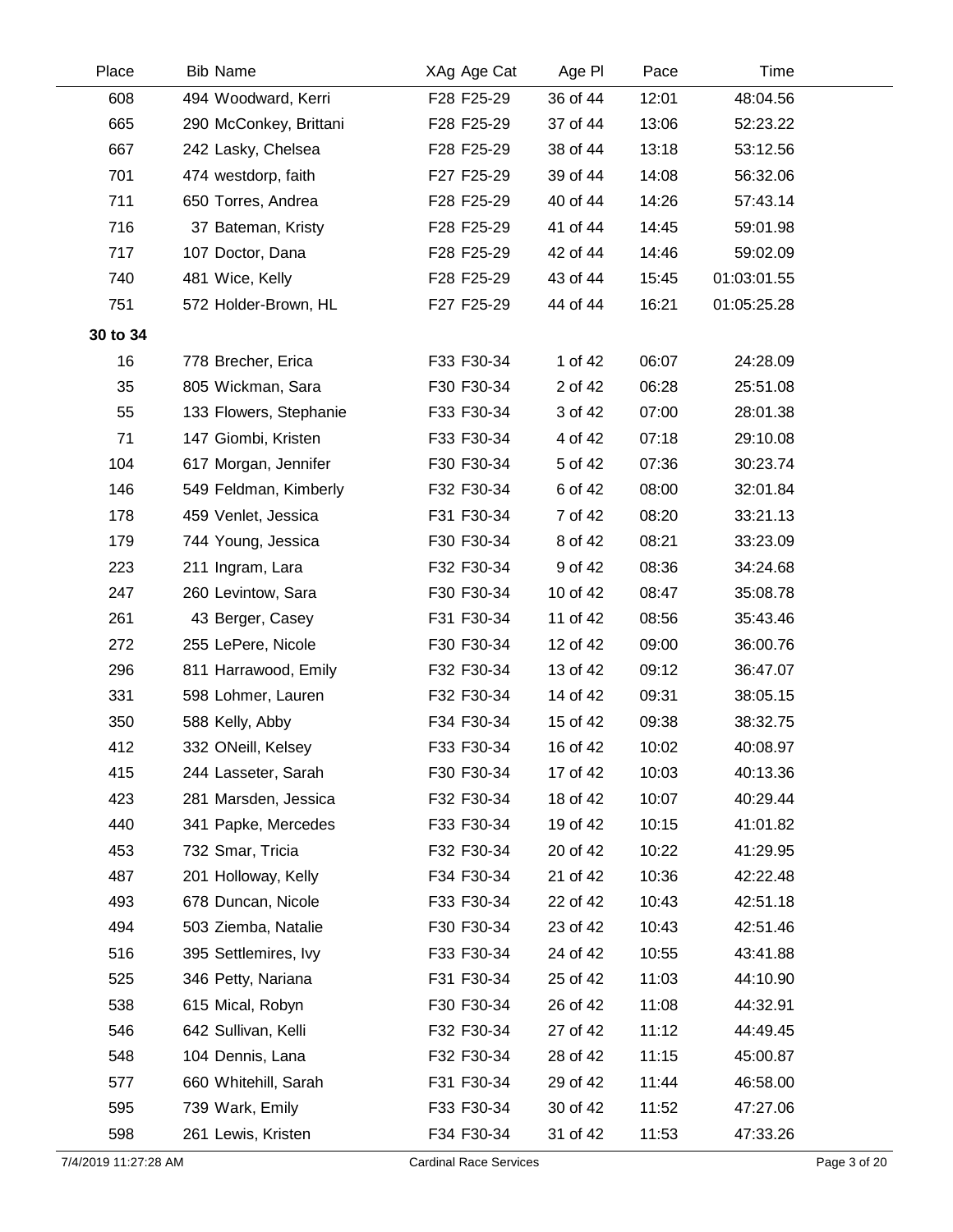| Place    | <b>Bib Name</b>            | XAg Age Cat | Age PI   | Pace  | Time        |  |
|----------|----------------------------|-------------|----------|-------|-------------|--|
| 609      | 280 Marks, Sarah           | F31 F30-34  | 32 of 42 | 12:02 | 48:07.60    |  |
| 632      | 492 Womack, Jessica        | F34 F30-34  | 33 of 42 | 12:22 | 49:29.07    |  |
| 649      | 585 Jurado, Ashley         | F34 F30-34  | 34 of 42 | 12:43 | 50:51.63    |  |
| 652      | 726 Riddle, Kirsten        | F32 F30-34  | 35 of 42 | 12:45 | 50:59.16    |  |
| 673      | 52 blue, johanna           | f34 F30-34  | 36 of 42 | 13:24 | 53:35.78    |  |
| 688      | 123 Ferguson, Laura        | F34 F30-34  | 37 of 42 | 13:44 | 54:57.91    |  |
| 694      | 447 Tramantano, Callie     | F34 F30-34  | 38 of 42 | 13:57 | 55:48.48    |  |
| 729      | 624 Pack, Ryan             | F34 F30-34  | 39 of 42 | 15:08 | 01:00:30.81 |  |
| 754      | 690 Gusmano, Sarah         | F32 F30-34  | 40 of 42 | 16:43 | 01:06:53.64 |  |
| 762      | 731 Serber, Katherine      | F31 F30-34  | 41 of 42 | 18:01 | 01:12:03.26 |  |
| 764      | 368 Rice, Jasmin           | F31 F30-34  | 42 of 42 | 18:24 | 01:13:35.90 |  |
| 35 to 39 |                            |             |          |       |             |  |
| 18       | 616 Modjadidi, Karima      | F35 F35-39  | 1 of 58  | 06:11 | 24:42.75    |  |
| 47       | 220 Johnson-Broache, Britt | F36 F35-39  | 2 of 58  | 06:45 | 26:58.34    |  |
| 63       | 87 chu, jennifer           | f35 F35-39  | 3 of 58  | 07:06 | 28:22.92    |  |
| 77       | 738 Vladutiu, Catherine    | F39 F35-39  | 4 of 58  | 07:21 | 29:23.98    |  |
| 177      | 644 Tallon, Joanna         | F39 F35-39  | 5 of 58  | 08:19 | 33:17.97    |  |
| 181      | 656 Walter, Stephanie      | F38 F35-39  | 6 of 58  | 08:21 | 33:25.01    |  |
| 199      | 383 Saylor, Bonner         | F35 F35-39  | 7 of 58  | 08:28 | 33:53.57    |  |
| 201      | 30 Baquero, Ashley         | F38 F35-39  | 8 of 58  | 08:28 | 33:53.82    |  |
| 205      | 388 Schreiber, Nicolette   | F36 F35-39  | 9 of 58  | 08:30 | 33:59.45    |  |
| 228      | 703 Kennedy, Katherine     | F36 F35-39  | 10 of 58 | 08:38 | 34:33.89    |  |
| 231      | 631 Roberts, Sarah         | F39 F35-39  | 11 of 58 | 08:40 | 34:40.06    |  |
| 243      | 329 O'Brien, Sarah         | F37 F35-39  | 12 of 58 | 08:46 | 35:02.16    |  |
| 250      | 672 Beaver, Melinda        | F38 F35-39  | 13 of 58 | 08:49 | 35:15.11    |  |
| 262      | 31 Barbee, Blaine          | F36 F35-39  | 14 of 58 | 08:57 | 35:46.30    |  |
| 267      | 170 Handly, Erin           | F37 F35-39  | 15 of 58 | 08:59 | 35:54.80    |  |
| 273      | 362 Ratner, Shana          | F39 F35-39  | 16 of 58 | 09:00 | 36:00.94    |  |
| 287      | 533 Chanon, Vicki          | F39 F35-39  | 17 of 58 | 09:06 | 36:25.80    |  |
| 326      | 718 Nagy, Ashley           | F36 F35-39  | 18 of 58 | 09:29 | 37:57.79    |  |
| 330      | 456 Vanasek, Meghan        | F36 F35-39  | 19 of 58 | 09:31 | 38:03.61    |  |
| 359      | 202 Hopper, Marie          | F39 F35-39  | 20 of 58 | 09:42 | 38:47.14    |  |
| 364      | 56 Bossert, Kellie         | F37 F35-39  | 21 of 58 | 09:43 | 38:51.71    |  |
| 365      | 729 Sanford, Lauren        | F38 F35-39  | 22 of 58 | 09:43 | 38:53.18    |  |
| 385      | 561 hart, sarah            | f39 F35-39  | 23 of 58 | 09:50 | 39:20.40    |  |
| 395      | 399 Sherman, Jenn          | F38 F35-39  | 24 of 58 | 09:53 | 39:33.41    |  |
| 397      | 431 Swinney, Felicia       | F38 F35-39  | 25 of 58 | 09:55 | 39:40.66    |  |
| 398      | 541 Cross, Allyson         | F39 F35-39  | 26 of 58 | 09:55 | 39:41.44    |  |
| 403      | 334 ortolano, jessica      | F36 F35-39  | 27 of 58 | 09:57 | 39:48.49    |  |
| 447      | 602 Lowe, Mai              | F39 F35-39  | 28 of 58 | 10:20 | 41:21.44    |  |
| 463      | 682 Figueroa, Monica       | F35 F35-39  | 29 of 58 | 10:27 | 41:46.31    |  |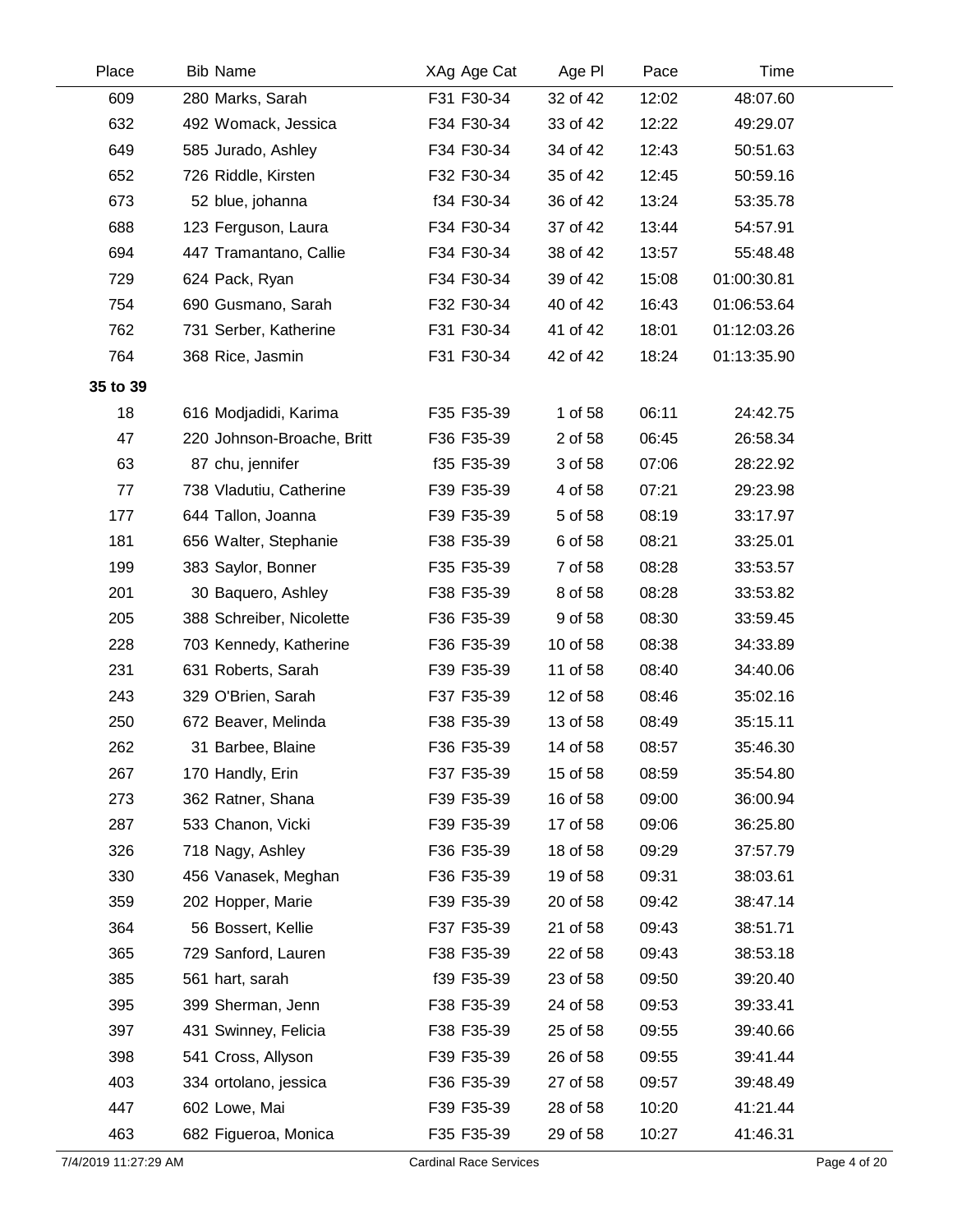| Place                | <b>Bib Name</b>        | XAg Age Cat                   | Age PI   | Pace  | Time        |              |
|----------------------|------------------------|-------------------------------|----------|-------|-------------|--------------|
| 476                  | 63 Brown, Meredith     | F35 F35-39                    | 30 of 58 | 10:32 | 42:07.12    |              |
| 477                  | 81 Chiarello, Ginny    | F39 F35-39                    | 31 of 58 | 10:33 | 42:10.12    |              |
| 501                  | 235 Kreutzer, Emily    | F36 F35-39                    | 32 of 58 | 10:47 | 43:09.50    |              |
| 502                  | 21 Archambault, Brooke | F37 F35-39                    | 33 of 58 | 10:48 | 43:11.21    |              |
| 512                  | 192 Hensel, Erin       | F39 F35-39                    | 34 of 58 | 10:52 | 43:27.00    |              |
| 519                  | 34 Barnes, Eileen      | F37 F35-39                    | 35 of 58 | 10:57 | 43:47.50    |              |
| 520                  | 491 Wollish, Amy       | F35 F35-39                    | 36 of 58 | 10:59 | 43:55.60    |              |
| 523                  | 607 McCurry, Alice     | F36 F35-39                    | 37 of 58 | 11:02 | 44:09.33    |              |
| 526                  | 282 Marston, Kimberly  | F35 F35-39                    | 38 of 58 | 11:03 | 44:13.65    |              |
| 535                  | 26 Austin, Ondrea      | F38 F35-39                    | 39 of 58 | 11:08 | 44:30.03    |              |
| 539                  | 550 Fox, Angela        | F37 F35-39                    | 40 of 58 | 11:08 | 44:33.07    |              |
| 549                  | 534 Charis, Kanyinsola | F38 F35-39                    | 41 of 58 | 11:18 | 45:11.51    |              |
| 554                  | 140 Garber, Lauren     | F39 F35-39                    | 42 of 58 | 11:23 | 45:33.35    |              |
| 562                  | 314 Morris, Lydia      | F35 F35-39                    | 43 of 58 | 11:33 | 46:12.47    |              |
| 564                  | 67 Bucurel, Heather    | F35 F35-39                    | 44 of 58 | 11:34 | 46:15.27    |              |
| 568                  | 293 McKay, Andrea      | F39 F35-39                    | 45 of 58 | 11:36 | 46:23.92    |              |
| 573                  | 638 Smith, Heather     | F39 F35-39                    | 46 of 58 | 11:41 | 46:45.22    |              |
| 583                  | 401 Shirlen, Vanessa   | F38 F35-39                    | 47 of 58 | 11:47 | 47:09.14    |              |
| 594                  | 300 Melnikas, Andrea   | F37 F35-39                    | 48 of 58 | 11:52 | 47:26.56    |              |
| 599                  | 753 Lester, Christina  | F38 F35-39                    | 49 of 58 | 11:55 | 47:38.09    |              |
| 623                  | 88 Clar, Dana          | F36 F35-39                    | 50 of 58 | 12:15 | 49:01.52    |              |
| 657                  | 497 Woody, Shauna      | F39 F35-39                    | 51 of 58 | 12:52 | 51:28.81    |              |
| 672                  | 721 Pontious, Emily    | F36 F35-39                    | 52 of 58 | 13:21 | 53:23.32    |              |
| 691                  | 214 Jalazo, Elizabeth  | F36 F35-39                    | 53 of 58 | 13:52 | 55:29.49    |              |
| 698                  | 348 Polasek, Melissa   | F38 F35-39                    | 54 of 58 | 14:07 | 56:28.73    |              |
| 702                  | 197 Holcombe, Kelly    | F36 F35-39                    | 55 of 58 | 14:11 | 56:44.94    |              |
| 752                  | 806 Adelson, Jill      | F39 F35-39                    | 56 of 58 | 16:27 | 01:05:46.84 |              |
| 759                  | 635 selinger, rachel   | F38 F35-39                    | 57 of 58 | 18:00 | 01:11:59.95 |              |
| 765                  | 768 Pynaker, Nicole    | F37 F35-39                    | 58 of 58 | 18:31 | 01:14:03.28 |              |
| 40 to 44             |                        |                               |          |       |             |              |
| 23                   | 710 Liming, Brennan    | F43 F40-44                    | 1 of 63  | 06:22 | 25:27.81    |              |
| 73                   | 517 bowman, natalie    | f41 F40-44                    | 2 of 63  | 07:18 | 29:13.85    |              |
| 82                   | 784 Rubin, Sharon      | F42 F40-44                    | 3 of 63  | 07:24 | 29:35.91    |              |
| 88                   | 794 Hill, Laura        | F44 F40-44                    | 4 of 63  | 07:27 | 29:46.92    |              |
| 93                   | 144 Ghent, Andra       | F40 F40-44                    | 5 of 63  | 07:30 | 29:58.62    |              |
| 152                  | 380 Ruff, Sarah        | F40 F40-44                    | 6 of 63  | 08:04 | 32:15.65    |              |
| 203                  | 289 McCarthy, Corrine  | F44 F40-44                    | 7 of 63  | 08:29 | 33:54.72    |              |
| 221                  | 530 Carroll, Sarah     | F41 F40-44                    | 8 of 63  | 08:35 | 34:21.91    |              |
| 224                  | 230 Kent, Erin         | F40 F40-44                    | 9 of 63  | 08:37 | 34:26.56    |              |
| 241                  | 578 Isenstein, Arin    | F40 F40-44                    | 10 of 63 | 08:45 | 34:59.94    |              |
| 245                  | 128 Finch, Ruth        | F43 F40-44                    | 11 of 63 | 08:46 | 35:04.62    |              |
| 7/4/2019 11:27:30 AM |                        | <b>Cardinal Race Services</b> |          |       |             | Page 5 of 20 |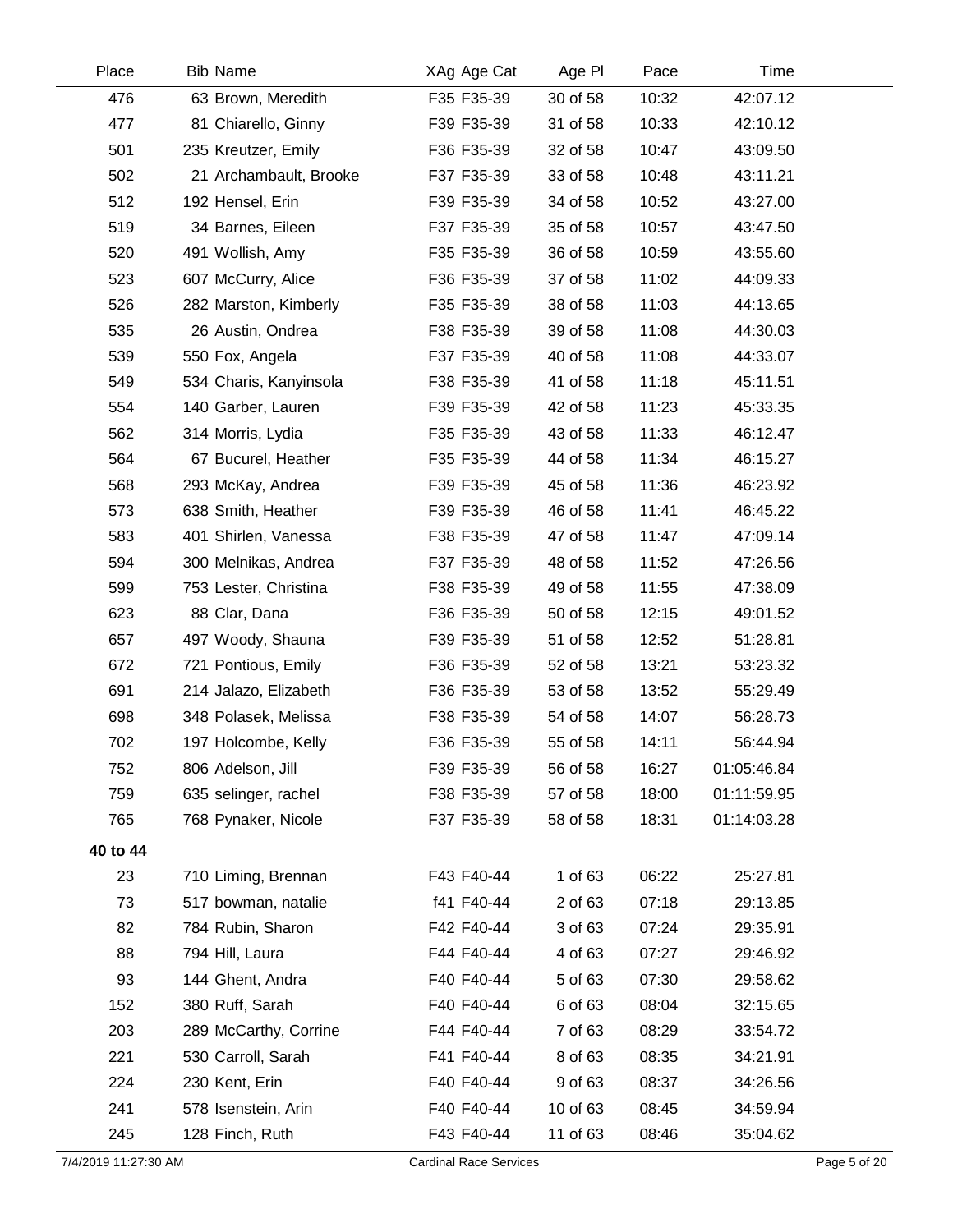| Place | <b>Bib Name</b>            | XAg Age Cat | Age PI   | Pace  | Time     |  |
|-------|----------------------------|-------------|----------|-------|----------|--|
| 251   | 688 Griffin, Shauna        | F42 F40-44  | 12 of 63 | 08:50 | 35:18.40 |  |
| 268   | 305 Michel, Karin          | F44 F40-44  | 13 of 63 | 08:59 | 35:55.96 |  |
| 295   | 84 Chilton, Teresa         | F43 F40-44  | 14 of 63 | 09:11 | 36:43.12 |  |
| 299   | 759 Avery, Christy         | F42 F40-44  | 15 of 63 | 09:15 | 36:58.16 |  |
| 300   | 148 Glass-Steel, Christine | F44 F40-44  | 16 of 63 | 09:17 | 37:07.22 |  |
| 306   | 801 Sharp, Elizabeth       | F40 F40-44  | 17 of 63 | 09:19 | 37:16.84 |  |
| 310   | 575 Hume, Kara             | F44 F40-44  | 18 of 63 | 09:20 | 37:21.89 |  |
| 311   | 604 Mascenik, Angela       | F41 F40-44  | 19 of 63 | 09:21 | 37:23.22 |  |
| 328   | 381 Sacks, Lauren          | F40 F40-44  | 20 of 63 | 09:31 | 38:03.47 |  |
| 341   | 278 Manuck, Tracy          | F41 F40-44  | 21 of 63 | 09:35 | 38:19.60 |  |
| 346   | 711 Lubrano, Meghan        | F44 F40-44  | 22 of 63 | 09:37 | 38:28.00 |  |
| 360   | 427 Strick, Rebecca        | F40 F40-44  | 23 of 63 | 09:42 | 38:49.02 |  |
| 377   | 449 Trocki, Maren          | F40 F40-44  | 24 of 63 | 09:47 | 39:09.23 |  |
| 381   | 410 Smith Leissner, Robin  | F42 F40-44  | 25 of 63 | 09:49 | 39:17.32 |  |
| 408   | 66 Bryson, Vicky           | F42 F40-44  | 26 of 63 | 10:02 | 40:06.97 |  |
| 413   | 663 Wojcik, Deb            | F44 F40-44  | 27 of 63 | 10:03 | 40:10.15 |  |
| 434   | 418 Sterling, Anna         | F40 F40-44  | 28 of 63 | 10:14 | 40:55.00 |  |
| 444   | 103 Deen, Susan            | F43 F40-44  | 29 of 63 | 10:18 | 41:13.82 |  |
| 445   | 153 Gordon, Kelly          | F43 F40-44  | 30 of 63 | 10:19 | 41:17.00 |  |
| 454   | 94 Coonrad, Gina           | F42 F40-44  | 31 of 63 | 10:23 | 41:30.10 |  |
| 464   | 42 Belza, Kareen           | F42 F40-44  | 32 of 63 | 10:27 | 41:48.52 |  |
| 480   | 684 Franks, Sarah          | F44 F40-44  | 33 of 63 | 10:33 | 42:13.73 |  |
| 484   | 749 Palmer, Stephanie      | F43 F40-44  | 34 of 63 | 10:35 | 42:19.72 |  |
| 522   | 207 Hudson, Tara           | F41 F40-44  | 35 of 63 | 11:00 | 43:58.12 |  |
| 530   | 450 TSIHLIS, HEATHER       | F43 F40-44  | 36 of 63 | 11:06 | 44:23.78 |  |
| 531   | 421 Stevens, Susanna       | F40 F40-44  | 37 of 63 | 11:06 | 44:25.21 |  |
| 537   | 804 Campbell, Alana        | F41 F40-44  | 38 of 63 | 11:08 | 44:32.39 |  |
| 551   | 818 Cooke, Sandra          | F40 F40-44  | 39 of 63 | 11:19 | 45:14.80 |  |
| 553   | 643 Sumner, Betsy          | F40 F40-44  | 40 of 63 | 11:23 | 45:30.40 |  |
| 559   | 163 Greene, Reagan         | F42 F40-44  | 41 of 63 | 11:31 | 46:03.07 |  |
| 579   | 649 Thomas, Joan           | F44 F40-44  | 42 of 63 | 11:45 | 47:01.49 |  |
| 584   | 313 Morris, KC             | F44 F40-44  | 43 of 63 | 11:47 | 47:09.16 |  |
| 597   | 183 Hayden, Elizabeth      | F40 F40-44  | 44 of 63 | 11:53 | 47:32.41 |  |
| 601   | 490 WILLIS-MCLAMB, AMY     | F42 F40-44  | 45 of 63 | 11:57 | 47:47.06 |  |
| 627   | 814 Grandis, Tierney       | F42 F40-44  | 46 of 63 | 12:17 | 49:09.63 |  |
| 642   | 125 Ferrell, Heather       | F44 F40-44  | 47 of 63 | 12:38 | 50:33.20 |  |
| 654   | 296 Mclaughlin, Jessica    | F43 F40-44  | 48 of 63 | 12:45 | 51:00.66 |  |
| 662   | 379 Rubinas, Tara          | F44 F40-44  | 49 of 63 | 13:03 | 52:11.35 |  |
| 666   | 115 Faccidomo, Sara        | F43 F40-44  | 50 of 63 | 13:09 | 52:35.99 |  |
| 671   | 775 Woolson, Sandra        | F44 F40-44  | 51 of 63 | 13:21 | 53:22.23 |  |
| 675   | 487 WILLIAMS, KRISTINE     | F42 F40-44  | 52 of 63 | 13:28 | 53:50.69 |  |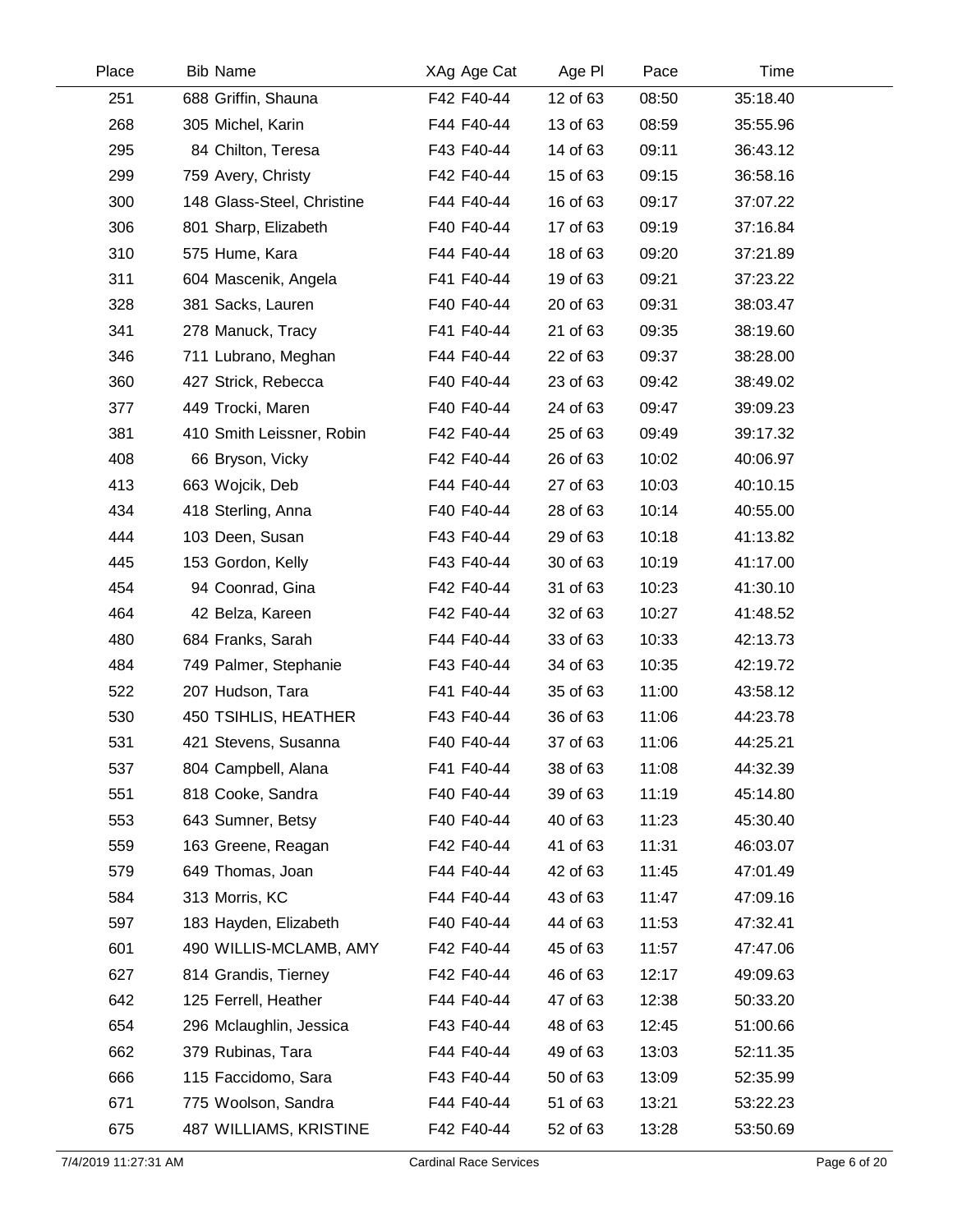| Place    | <b>Bib Name</b>            | XAg Age Cat | Age PI   | Pace  | Time        |  |
|----------|----------------------------|-------------|----------|-------|-------------|--|
| 682      | 168 Hampton-Riddle, Shawna | F44 F40-44  | 53 of 63 | 13:32 | 54:07.65    |  |
| 684      | 557 Hammel, Kacey          | F41 F40-44  | 54 of 63 | 13:38 | 54:33.98    |  |
| 690      | 326 Nygren, Cara           | F42 F40-44  | 55 of 63 | 13:49 | 55:16.00    |  |
| 704      | 460 Verne, Jannice         | F44 F40-44  | 56 of 63 | 14:12 | 56:48.02    |  |
| 708      | 250 Lee, Becky             | F40 F40-44  | 57 of 63 | 14:23 | 57:32.11    |  |
| 714      | 505 akers, blanca          | f40 F40-44  | 58 of 63 | 14:37 | 58:29.81    |  |
| 715      | 563 Hays, Faith            | F41 F40-44  | 59 of 63 | 14:40 | 58:41.88    |  |
| 731      | 216 Jaromin, Christina     | F40 F40-44  | 60 of 63 | 15:17 | 01:01:06.16 |  |
| 738      | 38 Bauer, Dana             | F44 F40-44  | 61 of 63 | 15:42 | 01:02:49.90 |  |
| 753      | 224 Joyce, Lisa            | F40 F40-44  | 62 of 63 | 16:41 | 01:06:42.53 |  |
| 758      | 477 White, Brook           | F40 F40-44  | 63 of 63 | 17:38 | 01:10:32.80 |  |
| 45 to 49 |                            |             |          |       |             |  |
| 49       | 686 Gallego Attis, Maria   | F46 F45-49  | 1 of 58  | 06:47 | 27:09.67    |  |
| 91       | 240 Lamberson, Laura       | F46 F45-49  | 2 of 58  | 07:29 | 29:55.46    |  |
| 118      | 652 Trout, Susan           | F45 F45-49  | 3 of 58  | 07:45 | 31:01.93    |  |
| 158      | 603 Maile, Laura           | F48 F45-49  | 4 of 58  | 08:06 | 32:25.93    |  |
| 206      | 25 ATCHISON, MICHELE       | F47 F45-49  | 5 of 58  | 08:30 | 33:59.62    |  |
| 212      | 277 Manturuk, Kim          | F47 F45-49  | 6 of 58  | 08:33 | 34:12.70    |  |
| 220      | 309 Min, Sherene           | F47 F45-49  | 7 of 58  | 08:35 | 34:20.23    |  |
| 239      | 792 Clossick, Tina         | F47 F45-49  | 8 of 58  | 08:43 | 34:53.42    |  |
| 252      | 417 stein, jaime           | f47 F45-49  | 9 of 58  | 08:50 | 35:19.68    |  |
| 259      | 402 Shubert, Tiffany       | F49 F45-49  | 10 of 58 | 08:56 | 35:42.33    |  |
| 294      | 420 Stevens, Sharon        | F46 F45-49  | 11 of 58 | 09:08 | 36:33.69    |  |
| 302      | 306 Millard, Krista        | F46 F45-49  | 12 of 58 | 09:18 | 37:10.25    |  |
| 305      | 676 Cawley, Michelle       | F48 F45-49  | 13 of 58 | 09:18 | 37:12.07    |  |
| 315      | 333 Orange, Amy            | F47 F45-49  | 14 of 58 | 09:23 | 37:30.19    |  |
| 316      | 823 VanderLoop, Maria      | F45 F45-49  | 15 of 58 | 09:24 | 37:35.79    |  |
| 324      | 288 McCallion, Megan       | F48 F45-49  | 16 of 58 | 09:29 | 37:55.81    |  |
| 329      | 822 Gravatt, Catherine     | F45 F45-49  | 17 of 58 | 09:31 | 38:03.54    |  |
| 339      | 795 Pratte, Stacy          | F48 F45-49  | 18 of 58 | 09:34 | 38:16.29    |  |
| 347      | 444 Thuesen, Sarah         | F46 F45-49  | 19 of 58 | 09:37 | 38:28.86    |  |
| 382      | 195 Hogan, Elizabeth       | f48 F45-49  | 20 of 58 | 09:49 | 39:17.78    |  |
| 383      | 787 Lee, Jennifer          | F46 F45-49  | 21 of 58 | 09:49 | 39:17.93    |  |
| 386      | 632 Rogers, Kim            | F47 F45-49  | 22 of 58 | 09:51 | 39:23.40    |  |
| 392      | 551 Furlong, Maureen       | F48 F45-49  | 23 of 58 | 09:53 | 39:30.19    |  |
| 400      | 760 Dallesamdro, Cheyenne  | F45 F45-49  | 24 of 58 | 09:55 | 39:41.83    |  |
| 410      | 297 McNaughton, Michelle   | F45 F45-49  | 25 of 58 | 10:02 | 40:08.50    |  |
| 414      | 45 Berreth, Meg            | F48 F45-49  | 26 of 58 | 10:03 | 40:11.26    |  |
| 429      | 700 Kasten, Tracy          | F47 F45-49  | 27 of 58 | 10:11 | 40:44.74    |  |
| 438      | 370 Riebling, Cindy        | F48 F45-49  | 28 of 58 | 10:15 | 41:00.70    |  |
| 442      | 500 Yentel, Jennifer       | F46 F45-49  | 29 of 58 | 10:18 | 41:11.67    |  |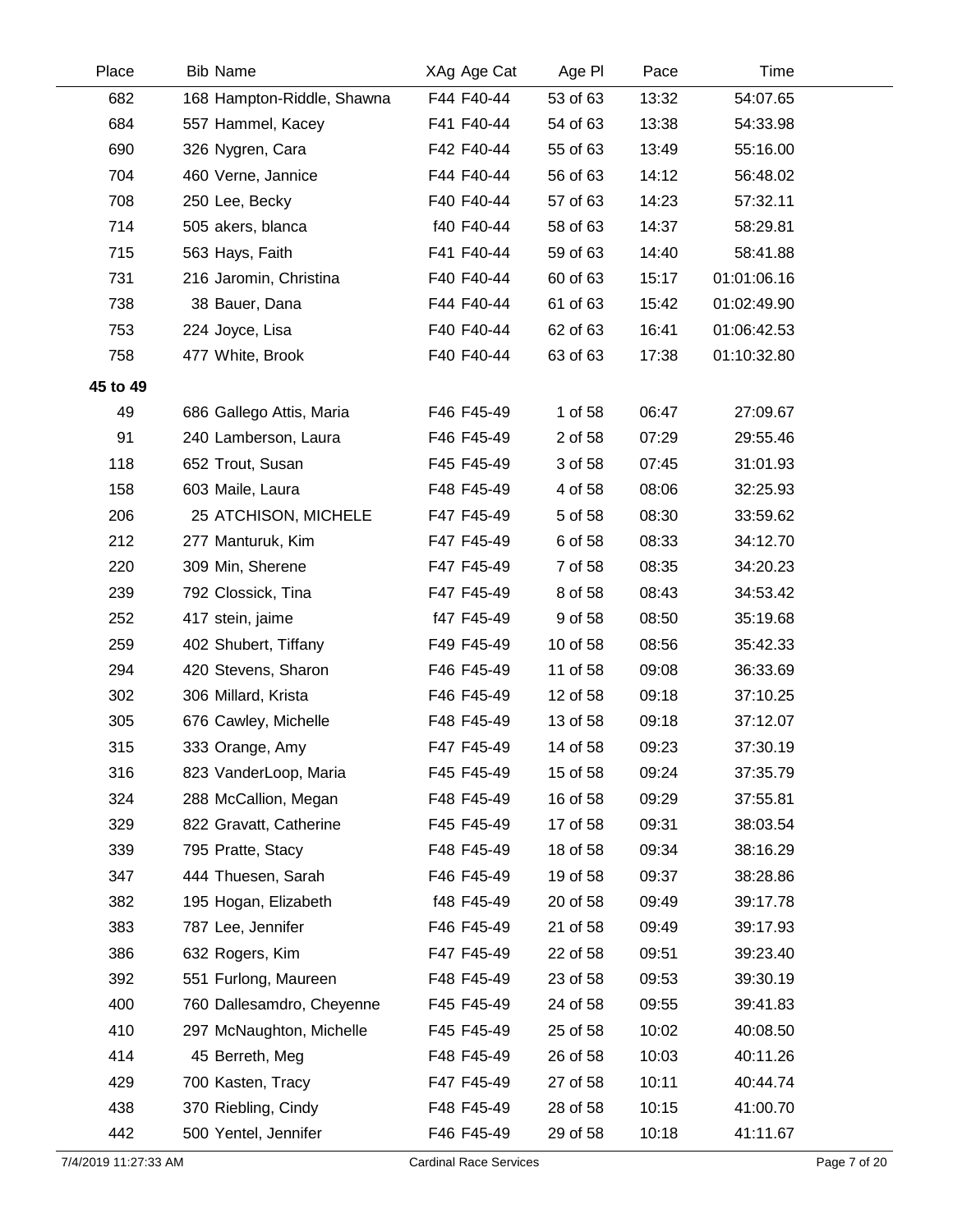| Place                | <b>Bib Name</b>           | XAg Age Cat                   | Age PI   | Pace  | Time        |              |
|----------------------|---------------------------|-------------------------------|----------|-------|-------------|--------------|
| 443                  | 630 Ribeiro, Melba        | F46 F45-49                    | 30 of 58 | 10:18 | 41:13.20    |              |
| 449                  | 135 foster, julie         | F46 F45-49                    | 31 of 58 | 10:22 | 41:26.09    |              |
| 460                  | 782 Rath, Martha          | F48 F45-49                    | 32 of 58 | 10:26 | 41:45.18    |              |
| 474                  | 713 MacDougall, Jacquelyn | F46 F45-49                    | 33 of 58 | 10:31 | 42:05.09    |              |
| 488                  | 308 Mills, Tina           | F46 F45-49                    | 34 of 58 | 10:36 | 42:23.08    |              |
| 514                  | 687 Gibson, Melody        | F45 F45-49                    | 35 of 58 | 10:53 | 43:32.89    |              |
| 545                  | 780 Nolan, Kathleen       | F45 F45-49                    | 36 of 58 | 11:12 | 44:46.70    |              |
| 567                  | 337 Ozoguz, Arzu          | F48 F45-49                    | 37 of 58 | 11:36 | 46:22.18    |              |
| 570                  | 443 Thompson, Vivian      | F48 F45-49                    | 38 of 58 | 11:39 | 46:35.64    |              |
| 576                  | 742 Williams, Crystal     | F45 F45-49                    | 39 of 58 | 11:43 | 46:53.87    |              |
| 580                  | 646 Tennant, Shannon      | F45 F45-49                    | 40 of 58 | 11:46 | 47:02.95    |              |
| 587                  | 504 Adaro, Katherine      | F46 F45-49                    | 41 of 58 | 11:49 | 47:16.63    |              |
| 592                  | 546 Engle, Michelle       | F47 F45-49                    | 42 of 58 | 11:50 | 47:20.75    |              |
| 612                  | 237 Lail, Charlotte       | F48 F45-49                    | 43 of 58 | 12:09 | 48:34.86    |              |
| 620                  | 488 Williams, L           | F48 F45-49                    | 44 of 58 | 12:15 | 49:00.38    |              |
| 634                  | 91 Coleman, Cristi        | F47 F45-49                    | 45 of 58 | 12:25 | 49:39.10    |              |
| 639                  | 17 Amagan, Laurie         | F46 F45-49                    | 46 of 58 | 12:34 | 50:16.85    |              |
| 646                  | 398 Shepherd, Jen         | F45 F45-49                    | 47 of 58 | 12:42 | 50:47.26    |              |
| 660                  | 70 Cardona, Danielle      | F48 F45-49                    | 48 of 58 | 12:57 | 51:47.15    |              |
| 663                  | 86 Chnupa, Christine      | F48 F45-49                    | 49 of 58 | 13:03 | 52:11.67    |              |
| 668                  | 683 Finneran, Monique     | F49 F45-49                    | 50 of 58 | 13:18 | 53:12.80    |              |
| 677                  | 736 Teta, Ronda           | F48 F45-49                    | 51 of 58 | 13:29 | 53:54.02    |              |
| 696                  | 613 Meredith, Marne       | F49 F45-49                    | 52 of 58 | 13:58 | 55:50.73    |              |
| 718                  | 756 Gafoor, Zarina        | F46 F45-49                    | 53 of 58 | 14:46 | 59:04.93    |              |
| 723                  | 172 hansley, susie        | f49 F45-49                    | 54 of 58 | 14:54 | 59:35.65    |              |
| 730                  | 800 Shapiro, Inna         | F48 F45-49                    | 55 of 58 | 15:11 | 01:00:43.63 |              |
| 749                  | 349 Pollock, Kelly        | F47 F45-49                    | 56 of 58 | 16:17 | 01:05:06.71 |              |
| 750                  | 520 Brown, Amy            | F47 F45-49                    | 57 of 58 | 16:17 | 01:05:07.59 |              |
| 761                  | 587 Kachgal, Tara         | F49 F45-49                    | 58 of 58 | 18:01 | 01:12:02.55 |              |
| 50 to 54             |                           |                               |          |       |             |              |
| 61                   | 85 Chiti, Melissa         | F53 F50-54                    | 1 of 46  | 07:05 | 28:19.71    |              |
| 95                   | 581 Jaspers, Ilona        | F50 F50-54                    | 2 of 46  | 07:31 | 30:05.74    |              |
| 103                  | 241 Langdon, Dina         | F51 F50-54                    | 3 of 46  | 07:36 | 30:23.00    |              |
| 120                  | 666 Younts, JoAnna        | F51 F50-54                    | 4 of 46  | 07:47 | 31:07.74    |              |
| 172                  | 743 wolf, sara            | F50 F50-54                    | 5 of 46  | 08:17 | 33:07.08    |              |
| 232                  | 720 Ollila, Mary          | F54 F50-54                    | 6 of 46  | 08:41 | 34:42.94    |              |
| 253                  | 441 Thomas, Sonia         | F52 F50-54                    | 7 of 46  | 08:51 | 35:24.00    |              |
| 291                  | 748 Astrike, Nancy        | F54 F50-54                    | 8 of 46  | 09:08 | 36:33.20    |              |
| 297                  | 592 Kinyamu, Harriet      | F54 F50-54                    | 9 of 46  | 09:13 | 36:51.14    |              |
| 301                  | 166 Grogan, Kelley        | F54 F50-54                    | 10 of 46 | 09:17 | 37:09.27    |              |
| 349                  | 471 Wessell, Laura        | F51 F50-54                    | 11 of 46 | 09:38 | 38:31.82    |              |
| 7/4/2019 11:27:34 AM |                           | <b>Cardinal Race Services</b> |          |       |             | Page 8 of 20 |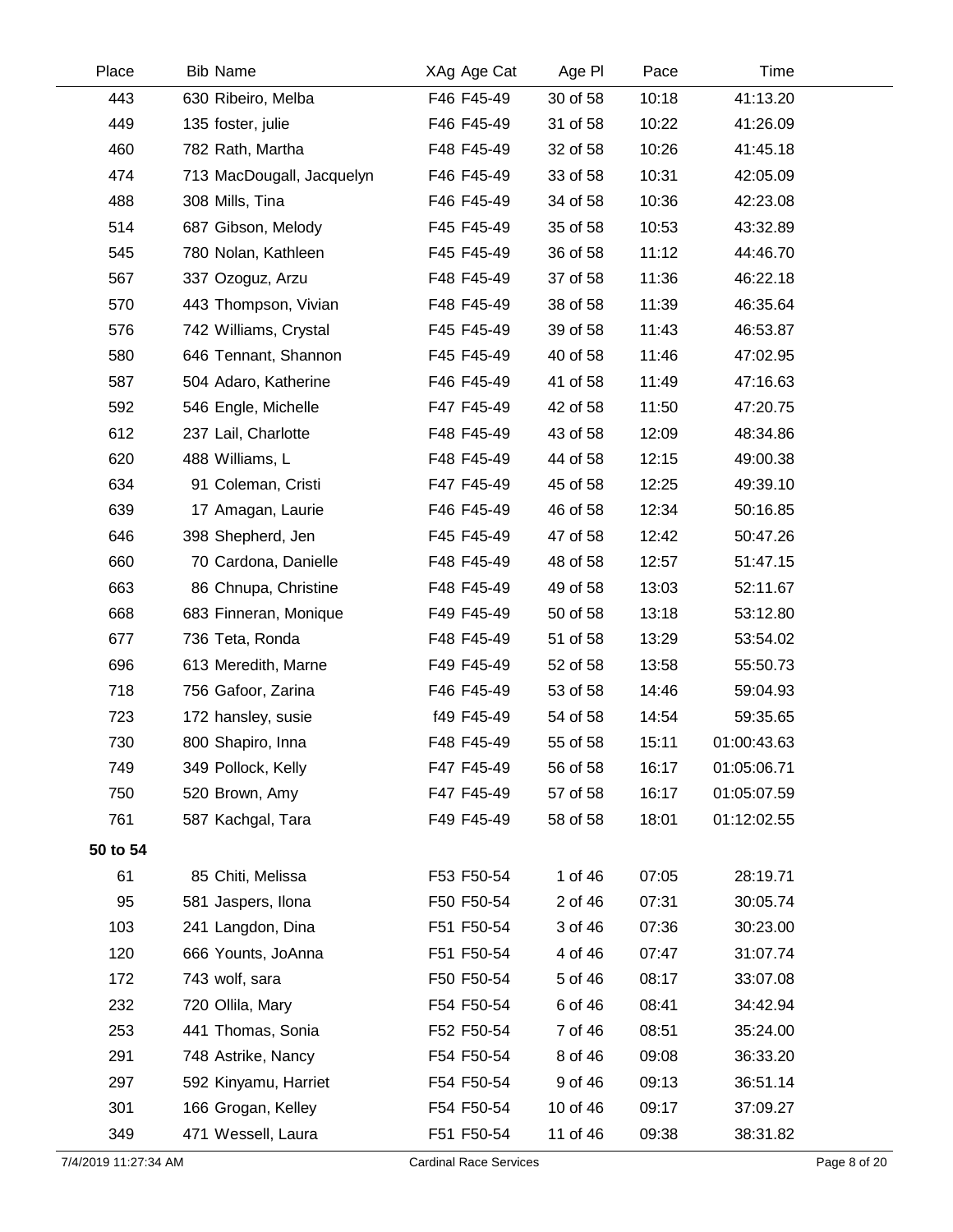| Place                | <b>Bib Name</b>         | XAg Age Cat                   | Age PI   | Pace  | Time        |              |
|----------------------|-------------------------|-------------------------------|----------|-------|-------------|--------------|
| 367                  | 119 Feeney, Tatyana     | F50 F50-54                    | 12 of 46 | 09:45 | 38:59.17    |              |
| 401                  | 307 Mills, Karin        | F53 F50-54                    | 13 of 46 | 09:56 | 39:45.27    |              |
| 421                  | 408 Smith, Katrina      | F54 F50-54                    | 14 of 46 | 10:06 | 40:24.80    |              |
| 422                  | 464 Wahlstrom, Torey    | F50 F50-54                    | 15 of 46 | 10:07 | 40:26.09    |              |
| 426                  | 692 Hoogervorst, Amy    | F51 F50-54                    | 16 of 46 | 10:08 | 40:31.25    |              |
| 456                  | 734 Tarantino, Lisa     | F51 F50-54                    | 17 of 46 | 10:24 | 41:37.47    |              |
| 465                  | 20 apollo shaw, lucia   | F51 F50-54                    | 18 of 46 | 10:28 | 41:51.67    |              |
| 468                  | 553 Gleason, Amy        | F52 F50-54                    | 19 of 46 | 10:30 | 41:59.45    |              |
| 475                  | 468 Watterson, Carolyn  | F52 F50-54                    | 20 of 46 | 10:32 | 42:06.11    |              |
| 506                  | 628 Porter, Kristine    | F50 F50-54                    | 21 of 46 | 10:50 | 43:18.03    |              |
| 507                  | 423 Strain, Betsy       | F53 F50-54                    | 22 of 46 | 10:50 | 43:18.50    |              |
| 510                  | 14 Alexander, Karen     | F54 F50-54                    | 23 of 46 | 10:51 | 43:24.37    |              |
| 533                  | 430 Sutton, Rochelle    | F50 F50-54                    | 24 of 46 | 11:07 | 44:26.96    |              |
| 534                  | 416 Stegman, Karen      | F50 F50-54                    | 25 of 46 | 11:07 | 44:29.19    |              |
| 565                  | 429 Sussman, Charlotte  | F54 F50-54                    | 26 of 46 | 11:34 | 46:17.64    |              |
| 566                  | 785 Queen, Kelly        | F52 F50-54                    | 27 of 46 | 11:35 | 46:19.95    |              |
| 571                  | 122 Fenhagen, Cait      | F50 F50-54                    | 28 of 46 | 11:40 | 46:38.97    |              |
| 588                  | 568 Hellofs, Julie      | F52 F50-54                    | 29 of 46 | 11:49 | 47:16.92    |              |
| 606                  | 565 Heafner, Tricia     | F52 F50-54                    | 30 of 46 | 12:01 | 48:04.01    |              |
| 610                  | 479 Whittington, Julie  | F52 F50-54                    | 31 of 46 | 12:04 | 48:15.97    |              |
| 638                  | 674 Booth, Donna        | F54 F50-54                    | 32 of 46 | 12:33 | 50:13.12    |              |
| 644                  | 54 Boggess, Kim         | F54 F50-54                    | 33 of 46 | 12:39 | 50:37.40    |              |
| 651                  | 355 Price, Kim          | F52 F50-54                    | 34 of 46 | 12:44 | 50:57.70    |              |
| 656                  | 312 Moon, Mona          | F53 F50-54                    | 35 of 46 | 12:50 | 51:21.11    |              |
| 659                  | 815 Moos, Katja         | F51 F50-54                    | 36 of 46 | 12:55 | 51:38.64    |              |
| 693                  | 69 Capaldi, Crista      | F53 F50-54                    | 37 of 46 | 13:57 | 55:47.52    |              |
| 713                  | 291 McCook, Sonya       | F54 F50-54                    | 38 of 46 | 14:34 | 58:16.21    |              |
| 722                  | 763 Carpenter, Kimberly | F54 F50-54                    | 39 of 46 | 14:51 | 59:25.16    |              |
| 732                  | 523 bunce, julie        | f54 F50-54                    | 40 of 46 | 15:24 | 01:01:34.31 |              |
| 734                  | 73 Cassely, Mary Beth   | F52 F50-54                    | 41 of 46 | 15:27 | 01:01:47.46 |              |
| 735                  | 271 Maclay, Michelle    | F52 F50-54                    | 42 of 46 | 15:27 | 01:01:48.05 |              |
| 737                  | 809 Fried, Michelle     | F50 F50-54                    | 43 of 46 | 15:36 | 01:02:22.91 |              |
| 744                  | 525 Cabrera, Rebeca     | F50 F50-54                    | 44 of 46 | 15:58 | 01:03:50.40 |              |
| 745                  | 614 Messineo, Marilyn   | F52 F50-54                    | 45 of 46 | 16:03 | 01:04:11.59 |              |
| 748                  | 705 kohout, Melissa     | F53 F50-54                    | 46 of 46 | 16:12 | 01:04:47.69 |              |
| 55 to 59             |                         |                               |          |       |             |              |
| 136                  | 283 Matera, Kathy       | F56 F55-59                    | 1 of 33  | 07:57 | 31:49.92    |              |
| 145                  | 708 Lebo, Dana          | F59 F55-59                    | 2 of 33  | 08:00 | 32:00.08    |              |
| 244                  | 432 Szymkowski, Mary    | F56 F55-59                    | 3 of 33  | 08:46 | 35:02.95    |              |
| 285                  | 198 Holland, Holly      | F57 F55-59                    | 4 of 33  | 09:05 | 36:19.12    |              |
| 293                  | 781 Elliott, Joanneke   | F55 F55-59                    | 5 of 33  | 09:08 | 36:33.66    |              |
| 7/4/2019 11:27:35 AM |                         | <b>Cardinal Race Services</b> |          |       |             | Page 9 of 20 |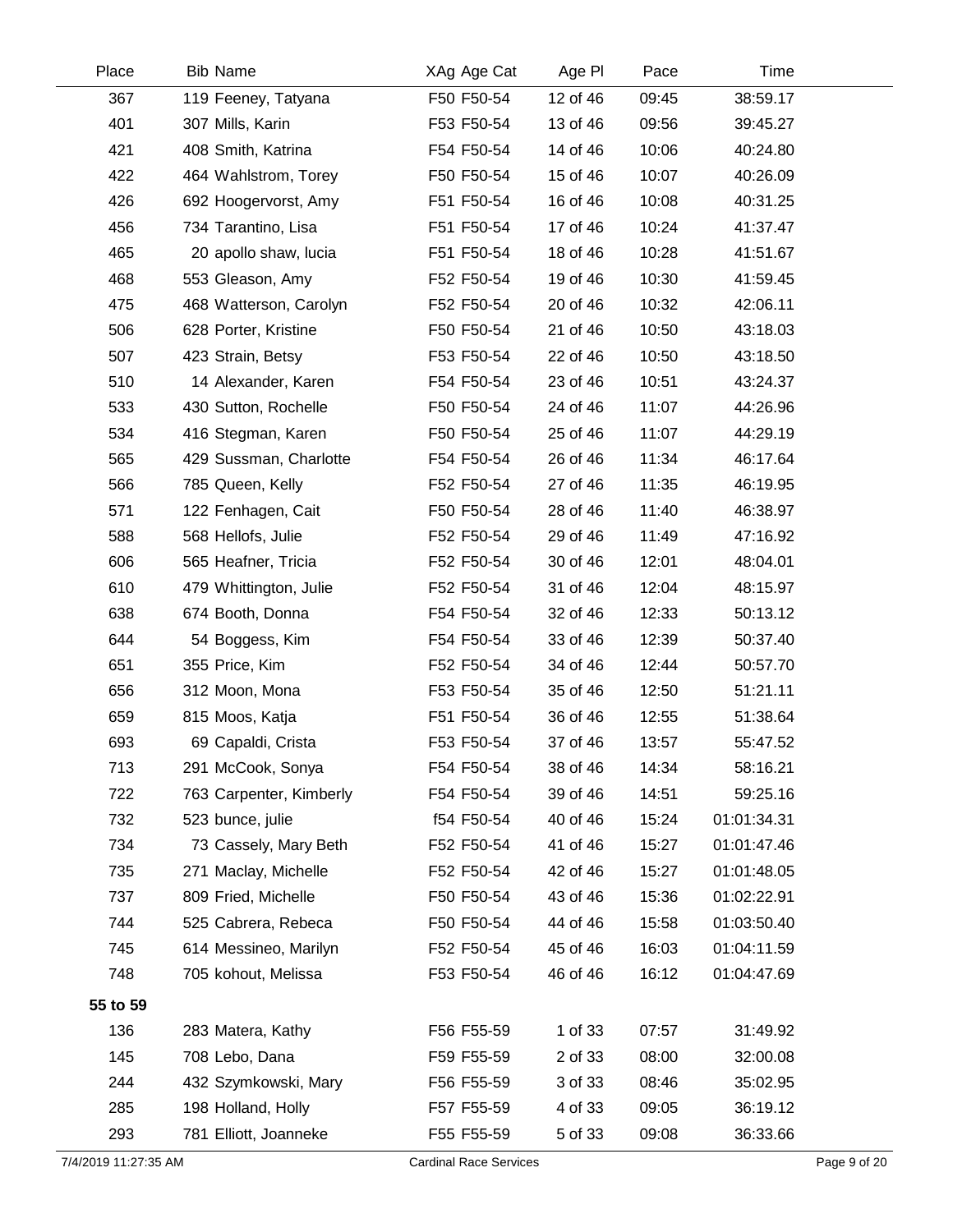| Place |          | <b>Bib Name</b>           | XAg Age Cat | Age PI   | Pace  | Time        |
|-------|----------|---------------------------|-------------|----------|-------|-------------|
|       | 321      | 608 McDonald, Jean        | F57 F55-59  | 6 of 33  | 09:26 | 37:44.18    |
|       | 344      | 610 McGurk, Kathleen      | F57 F55-59  | 7 of 33  | 09:37 | 38:26.07    |
|       | 348      | 438 Tchir, Cherrie        | F55 F55-59  | 8 of 33  | 09:38 | 38:30.13    |
|       | 393      | 484 Wilkinson, Kari       | F57 F55-59  | 9 of 33  | 09:53 | 39:32.28    |
|       | 396      | 174 Harkins, Heidi        | F55 F55-59  | 10 of 33 | 09:55 | 39:40.47    |
|       | 411      | 669 Armstrong, Jen        | F57 F55-59  | 11 of 33 | 10:02 | 40:08.85    |
|       | 420      | 637 Shull, DeeDee         | F55 F55-59  | 12 of 33 | 10:06 | 40:22.88    |
|       | 485      | 303 Meyer, Jaye           | F58 F55-59  | 13 of 33 | 10:35 | 42:20.81    |
|       | 500      | 79 Chesser, Susan         | F56 F55-59  | 14 of 33 | 10:44 | 42:56.06    |
|       | 511      | 573 Holt, Kate            | F57 F55-59  | 15 of 33 | 10:51 | 43:25.72    |
|       | 521      | 446 Tovell-Toubal, Robin  | F57 F55-59  | 16 of 33 | 10:59 | 43:55.88    |
|       | 543      | 225 Kankelfritz, Tessa    | F55 F55-59  | 17 of 33 | 11:11 | 44:44.79    |
|       | 544      | 351 Powell, Amy           | F57 F55-59  | 18 of 33 | 11:11 | 44:45.51    |
|       | 547      | 453 Van Ark, Gwen         | F55 F55-59  | 19 of 33 | 11:13 | 44:50.67    |
|       | 585      | 577 Hurlbert, Sue Ann     | F58 F55-59  | 20 of 33 | 11:48 | 47:11.70    |
|       | 628      | 112 Eischen, Francesca    | F56 F55-59  | 21 of 33 | 12:20 | 49:20.52    |
|       | 633      | 350 Pomerantz, Meg        | F56 F55-59  | 22 of 33 | 12:22 | 49:29.30    |
|       | 645      | 707 Lawrence, Susan       | F57 F55-59  | 23 of 33 | 12:39 | 50:37.81    |
|       | 650      | 182 Hawes, LaDeane        | F55 F55-59  | 24 of 33 | 12:44 | 50:56.36    |
|       | 655      | 524 Buonfiglio, Mary      | F58 F55-59  | 25 of 33 | 12:50 | 51:19.25    |
|       | 669      | 204 Howes, Cathy          | F57 F55-59  | 26 of 33 | 13:18 | 53:12.83    |
|       | 680      | 285 Matti, Clare          | F57 F55-59  | 27 of 33 | 13:30 | 53:58.75    |
|       | 695      | 655 Wallace, Teri         | F56 F55-59  | 28 of 33 | 13:58 | 55:50.27    |
|       | 710      | 231 Kimbell, Julie        | F58 F55-59  | 29 of 33 | 14:26 | 57:43.12    |
|       | 720      | 641 Sturgeon, Mary        | F57 F55-59  | 30 of 33 | 14:49 | 59:14.15    |
|       | 733      | 654 Updike, Sharon        | F56 F55-59  | 31 of 33 | 15:24 | 01:01:34.94 |
|       | 743      | 371 Riggle, Sara          | F55 F55-59  | 32 of 33 | 15:49 | 01:03:16.26 |
|       | 760      | 10 Alani, Arzina          | F58 F55-59  | 33 of 33 | 18:00 | 01:12:00.65 |
|       | 60 to 64 |                           |             |          |       |             |
|       | 139      | 142 Gardner, Joanne       | F64 F60-64  | 1 of 15  | 07:59 | 31:54.67    |
|       | 318      | 709 Lekan, Deborah        | F64 F60-64  | 2 of 15  | 09:25 | 37:39.75    |
|       | 345      | 262 Li, Vivian            | F61 F60-64  | 3 of 15  | 09:37 | 38:26.66    |
|       | 353      | 316 Mullis, Robin         | F61 F60-64  | 4 of 15  | 09:40 | 38:38.17    |
|       | 358      | 274 mandeville-long, anne | f60 F60-64  | 5 of 15  | 09:41 | 38:45.54    |
|       | 461      | 90 Clark, Kelly           | F62 F60-64  | 6 of 15  | 10:26 | 41:45.39    |
|       | 472      | 318 Murphy, Cheryl        | F61 F60-64  | 7 of 15  | 10:30 | 42:01.78    |
|       | 517      | 376 Rosen, Maureen        | F62 F60-64  | 8 of 15  | 10:56 | 43:45.35    |
|       | 569      | 584 Jordan, Joanne        | F64 F60-64  | 9 of 15  | 11:36 | 46:24.89    |
|       | 572      | 199 Holloman, Edith       | F60 F60-64  | 10 of 15 | 11:41 | 46:42.11    |
|       | 575      | 186 Heaton, Ruth          | F63 F60-64  | 11 of 15 | 11:43 | 46:53.65    |
|       | 616      | 57 Brady, Ann             | F63 F60-64  | 12 of 15 | 12:12 | 48:48.13    |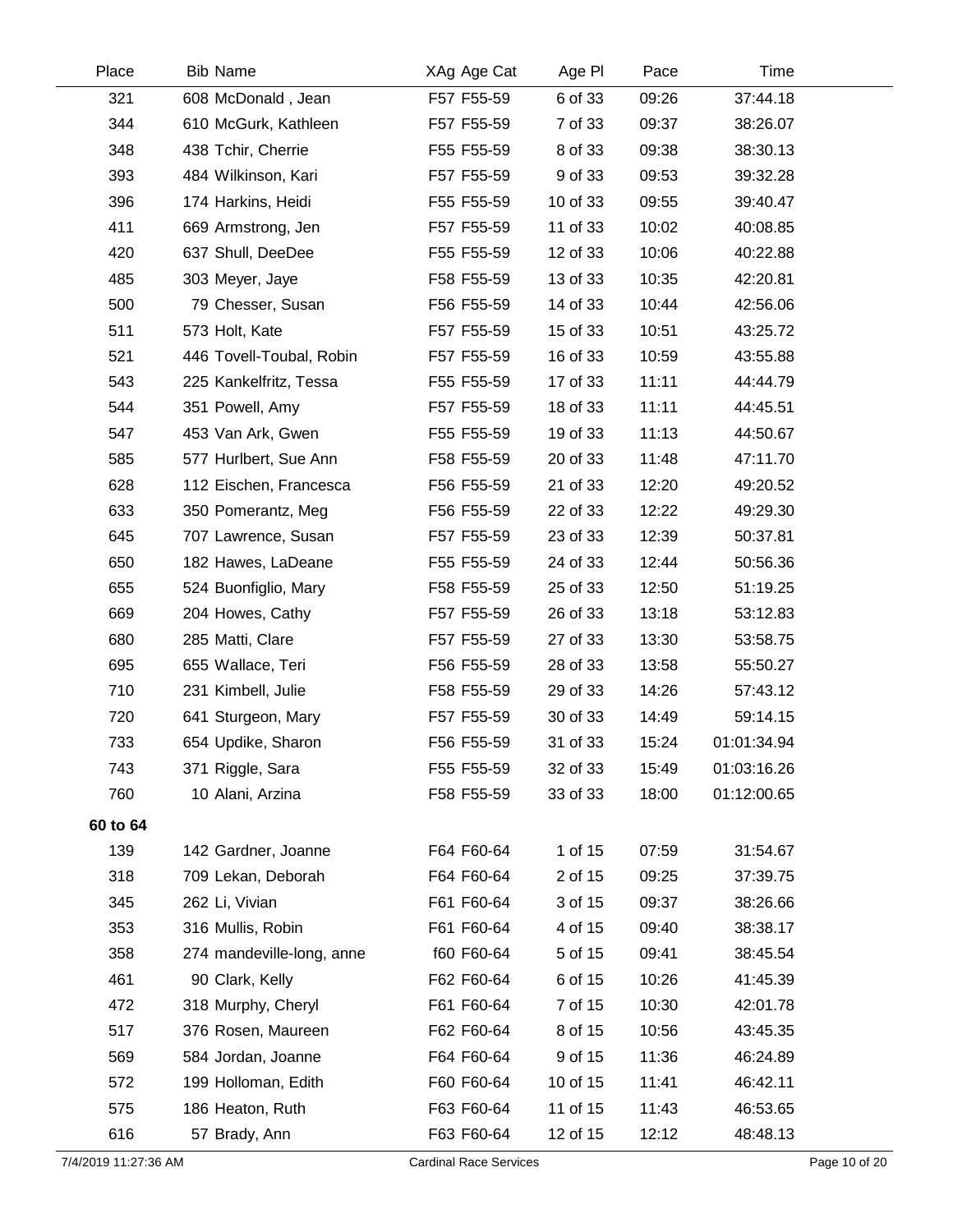| Place    | <b>Bib Name</b>        | XAg Age Cat | Age PI     | Pace  | Time        |  |
|----------|------------------------|-------------|------------|-------|-------------|--|
| 636      | 745 Bresler, Lynne     | F60 F60-64  | 13 of 15   | 12:29 | 49:55.34    |  |
| 683      | 773 Greene, Deb        | F62 F60-64  | 14 of 15   | 13:34 | 54:14.58    |  |
| 742      | 409 SMITH, SUSAN       | F61 F60-64  | 15 of 15   | 15:49 | 01:03:15.27 |  |
| 65 to 69 |                        |             |            |       |             |  |
| 148      | 301 merritt, kathy     | F65 F65-69  | 1 of 15    | 08:01 | 32:05.80    |  |
| 254      | 298 McNeilly, Kevin    | F67 F65-69  | 2 of 15    | 08:52 | 35:29.40    |  |
| 479      | 539 Cromer, Janet      | F68 F65-69  | 3 of 15    | 10:33 | 42:12.87    |  |
| 600      | 120 Feld, Cindy        | F65 F65-69  | 4 of 15    | 11:55 | 47:40.23    |  |
| 619      | 55 Boone, Joan         | F66 F65-69  | 5 of 15    | 12:15 | 48:59.01    |  |
| 631      | 279 Marcus, Cheryl     | F65 F65-69  | 6 of 15    | 12:22 | 49:28.70    |  |
| 640      | 29 BAKER, LYNDA        | F68 F65-69  | 7 of 15    | 12:37 | 50:28.08    |  |
| 648      | 665 Young, Marijean    | F65 F65-69  | 8 of 15    | 12:42 | 50:49.59    |  |
| 658      | 124 Ferrell, Barbara   | F68 F65-69  | 9 of 15    | 12:52 | 51:29.51    |  |
| 699      | 747 Keyworth, Barbara  | F67 F65-69  | 10 of 15   | 14:07 | 56:28.98    |  |
| 741      | 36 Barnes, Patricia    | F67 F65-69  | 11 of 15   | 15:48 | 01:03:11.53 |  |
| 746      | 658 west, tracey       | F66 F65-69  | 12 of 15   | 16:10 | 01:04:40.56 |  |
| 747      | 328 OBrien, Lynne      | F68 F65-69  | 13 of 15   | 16:10 | 01:04:41.63 |  |
| 756      | 375 Rose, Cindy        | F68 F65-69  | 14 of 15   | 17:26 | 01:09:43.89 |  |
| 767      | 137 Frey, Patricia     | F66 F65-69  | 15 of 15   | 18:31 | 01:14:04.42 |  |
| 70 to 74 |                        |             |            |       |             |  |
| 257      | 187 Heiser, Sarah      | F70 F70-74  | $1$ of $6$ | 08:55 | 35:41.63    |  |
| 605      | 372 Ringler, Patsy     | F70 F70-74  | $2$ of $6$ | 12:00 | 48:00.31    |  |
| 622      | 405 Skrzynia, Cecile   | F71 F70-74  | 3 of 6     | 12:15 | 49:00.81    |  |
| 635      | 19 Anderson, Sheelagh  | F72 F70-74  | 4 of 6     | 12:27 | 49:49.73    |  |
| 687      | 330 Oleary, Lin        | F70 F70-74  | 5 of 6     | 13:44 | 54:54.61    |  |
| 692      | 185 Haywood, Marion    | F72 F70-74  | 6 of 6     | 13:55 | 55:39.89    |  |
| 80 to 84 |                        |             |            |       |             |  |
| 725      | 374 Roggenbuck, Sharon | F80 F75-99  | 1 of 1     | 14:57 | 59:47.46    |  |
| M        |                        |             |            |       |             |  |
|          |                        |             |            |       |             |  |
| 5 to 9   |                        |             |            |       |             |  |
| 185      | 529 Caress, Baxter     | M9 M2-9     | $1$ of $8$ | 08:22 | 33:29.43    |  |
| 218      | 252 Lee, James         | M9 M2-9     | $2$ of $8$ | 08:35 | 34:19.17    |  |
| 446      | 601 Lowe, Kai          | M6 M2-9     | 3 of 8     | 10:20 | 41:20.13    |  |
| 555      | 130 Fish, Michael      | M8 M2-9     | 4 of 8     | 11:28 | 45:50.58    |  |
| 582      | 754 Lester, Bennett    | M7 M2-9     | 5 of 8     | 11:47 | 47:07.80    |  |
| 590      | 467 Wark, Benjamin     | M5 M2-9     | 6 of 8     | 11:50 | 47:18.72    |  |
| 681      | 537 Crncic, Joe        | M6 M2-9     | 7 of 8     | 13:31 | 54:04.88    |  |
| 719      | 757 Barnett, Zefram    | M9 M2-9     | 8 of 8     | 14:46 | 59:05.07    |  |

**10 to 14**

L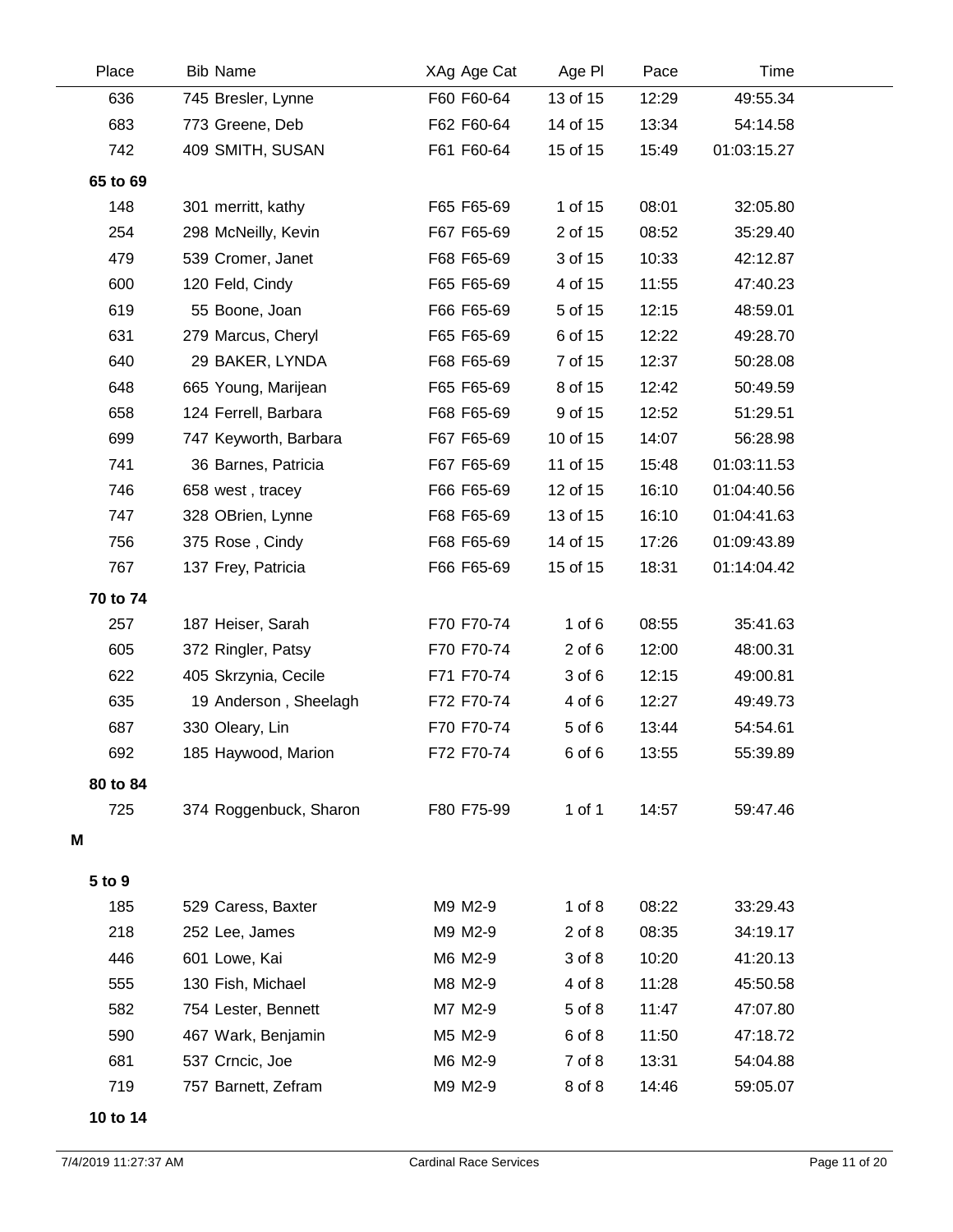| Place    | <b>Bib Name</b>            | XAg Age Cat | Age PI   | Pace  | Time     |  |
|----------|----------------------------|-------------|----------|-------|----------|--|
| 19       | 44 Berreth, Jack           | M13 M10-14  | 1 of 16  | 06:13 | 24:50.16 |  |
| 60       | 591 Kilgallen, Ryan        | M14 M10-14  | 2 of 16  | 07:05 | 28:18.77 |  |
| 117      | 105 Disser, Cameron        | M14 M10-14  | 3 of 16  | 07:45 | 31:01.38 |  |
| 130      | 715 Mayer-Patel, Darshan   | M14 M10-14  | 4 of 16  | 07:52 | 31:29.98 |  |
| 162      | 156 Gordon, Will           | M14 M10-14  | 5 of 16  | 08:11 | 32:43.82 |  |
| 170      | 100 Coward V, Will         | M13 M10-14  | 6 of 16  | 08:16 | 33:03.23 |  |
| 236      | 807 Hicks, Estean          | M14 M10-14  | 7 of 16  | 08:42 | 34:49.26 |  |
| 240      | 246 Law, Aidan             | M13 M10-14  | 8 of 16  | 08:45 | 34:58.98 |  |
| 256      | 767 Campos, David          | M11 M10-14  | 9 of 16  | 08:55 | 35:39.83 |  |
| 284      | 249 Lee, Andy              | M13 M10-14  | 10 of 16 | 09:05 | 36:19.02 |  |
| 286      | 766 Campos, Austin         | M11 M10-14  | 11 of 16 | 09:06 | 36:23.29 |  |
| 314      | 206 Hudec, Thaddeus        | M11 M10-14  | 12 of 16 | 09:22 | 37:27.43 |  |
| 323      | 257 Lester, Bryant         | M10 M10-14  | 13 of 16 | 09:28 | 37:51.74 |  |
| 338      | 177 Harrison, William      | M13 M10-14  | 14 of 16 | 09:34 | 38:14.92 |  |
| 581      | 171 Hanes, Wesley          | M14 M10-14  | 15 of 16 | 11:46 | 47:05.43 |  |
| 670      | 774 Cummings, Andrew       | M11 M10-14  | 16 of 16 | 13:20 | 53:20.37 |  |
| 15 to 19 |                            |             |          |       |          |  |
| 5        | 796 Baker, Quinn           | M15 M15-19  | 1 of 14  | 05:51 | 23:24.86 |  |
| 15       | 788 Eheman, Kenneth        | M16 M15-19  | 2 of 14  | 06:06 | 24:23.60 |  |
| 21       | 475 Westman, Riley         | M15 M15-19  | 3 of 14  | 06:18 | 25:13.39 |  |
| 24       | 791 Clossick, Keegan       | M16 M15-19  | 4 of 14  | 06:22 | 25:28.90 |  |
| 27       | 737 Usinger, Emil          | M18 M15-19  | 5 of 14  | 06:25 | 25:38.78 |  |
| 32       | 662 Winn, Jackson          | M19 M15-19  | 6 of 14  | 06:27 | 25:46.58 |  |
| 37       | 117 Farrell, Irish         | M16 M15-19  | 7 of 14  | 06:32 | 26:08.41 |  |
| 58       | 159 Graham, Dalton         | M15 M15-19  | 8 of 14  | 07:02 | 28:07.63 |  |
| 59       | 772 Alexander, William     | M15 M15-19  | 9 of 14  | 07:03 | 28:10.47 |  |
| 69       | 605 Matischak, Kalvin      | M17 M15-19  | 10 of 14 | 07:15 | 28:59.66 |  |
| 96       | 489 Williamson, Sam        | M18 M15-19  | 11 of 14 | 07:31 | 30:05.75 |  |
| 366      | 728 Rojas Sarmiento, Tomas | M17 M15-19  | 12 of 14 | 09:44 | 38:57.11 |  |
| 497      | 106 Dixon, James           | M17 M15-19  | 13 of 14 | 10:43 | 42:52.96 |  |
| 602      | 751 Thompson, Sabie        | M18 M15-19  | 14 of 14 | 11:58 | 47:50.26 |  |
| 20 to 24 |                            |             |          |       |          |  |
| 30       | 633 Rose, Eli              | M21 M20-24  | 1 of 9   | 06:26 | 25:43.79 |  |
| 44       | 532 Catterall, Jaaz        | M24 M20-24  | 2 of 9   | 06:39 | 26:35.36 |  |
| 51       | 740 Werden, Alex           | M24 M20-24  | 3 of 9   | 06:53 | 27:31.94 |  |
| 189      | 102 Curran, John           | M24 M20-24  | 4 of 9   | 08:24 | 33:35.38 |  |
| 225      | 680 Field, Kevin           | M23 M20-24  | 5 of 9   | 08:38 | 34:31.51 |  |
| 233      | 727 Ringelberg, Nicholas   | M24 M20-24  | 6 of 9   | 08:41 | 34:45.92 |  |
| 249      | 433 Taekman, Josh          | M22 M20-24  | 7 of 9   | 08:48 | 35:12.09 |  |
| 384      | 131 Flournoy, Paul         | M23 M20-24  | 8 of 9   | 09:50 | 39:19.43 |  |
|          |                            |             |          |       |          |  |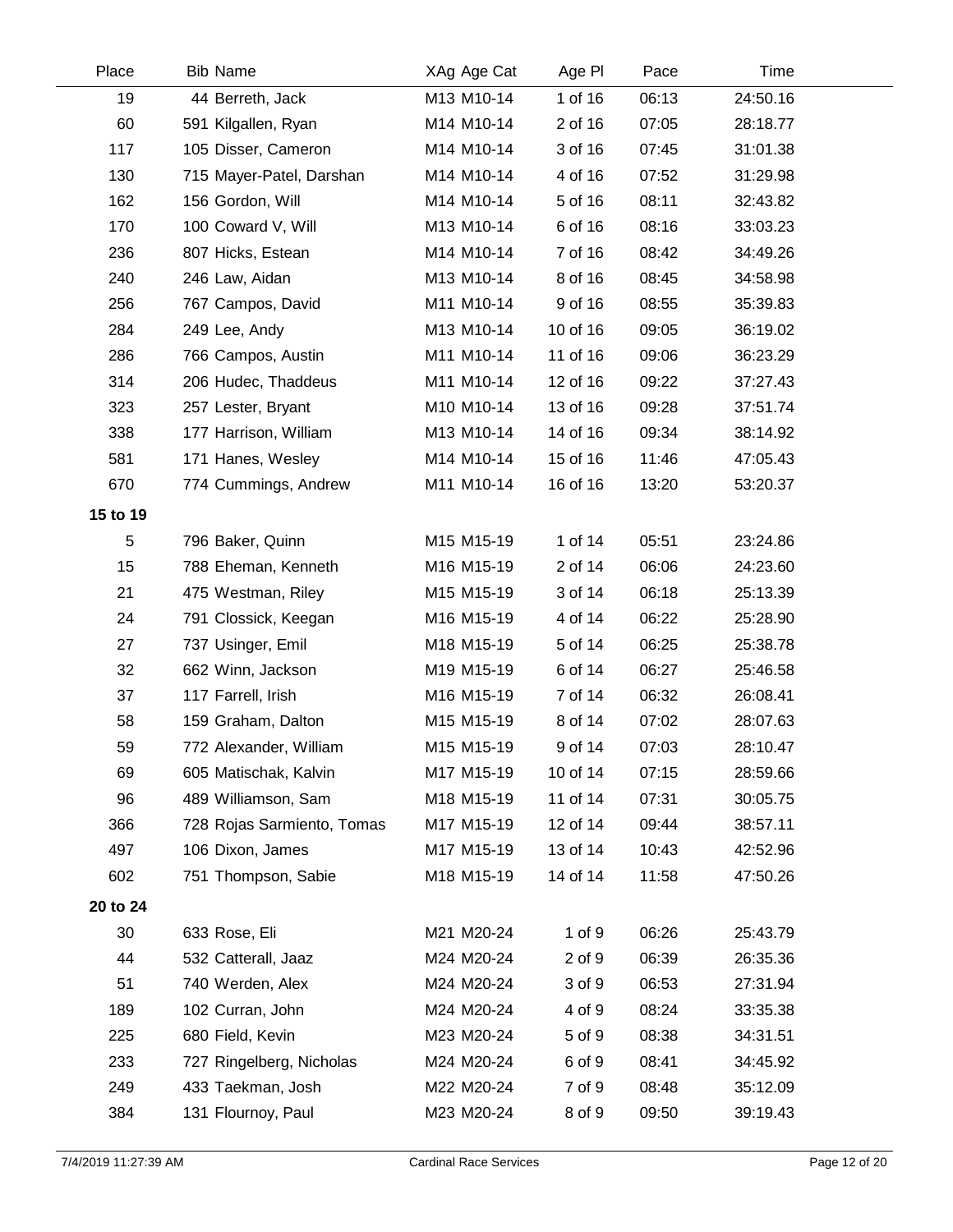| Place          | <b>Bib Name</b>             | XAg Age Cat | Age PI   | Pace  | Time     |  |
|----------------|-----------------------------|-------------|----------|-------|----------|--|
| 417            | 640 Stahlsmith, Zachary     | M24 M20-24  | 9 of 9   | 10:04 | 40:16.01 |  |
| 25 to 29       |                             |             |          |       |          |  |
| $\overline{2}$ | 134 Ford, Tom               | M28 M25-29  | 1 of 18  | 05:30 | 22:01.56 |  |
| $\overline{7}$ | 221 Jordan-Steele, Matthew  | M25 M25-29  | 2 of 18  | 05:57 | 23:48.26 |  |
| 13             | 618 Morhard, Robert         | M29 M25-29  | 3 of 18  | 06:05 | 24:18.50 |  |
| 20             | 725 Reifman-Packett, Andrew | M25 M25-29  | 4 of 18  | 06:14 | 24:57.48 |  |
| 22             | 435 Tallman, Alex           | M29 M25-29  | 5 of 18  | 06:21 | 25:22.31 |  |
| 39             | 719 Nelson-Maney, Nathan    | M25 M25-29  | 6 of 18  | 06:33 | 26:11.76 |  |
| 94             | 482 Widel, Zachary          | M25 M25-29  | 7 of 18  | 07:30 | 30:00.77 |  |
| 122            | 812 Burton, Brandon         | M27 M25-29  | 8 of 18  | 07:47 | 31:09.96 |  |
| 141            | 664 Worthington, Arthur     | M28 M25-29  | 9 of 18  | 07:59 | 31:57.21 |  |
| 155            | 259 Levintow, David         | M28 M25-29  | 10 of 18 | 08:06 | 32:23.96 |  |
| 161            | 239 Lamb, Oliver            | M28 M25-29  | 11 of 18 | 08:10 | 32:38.69 |  |
| 164            | 457 Velarde, Luis           | M27 M25-29  | 12 of 18 | 08:12 | 32:49.16 |  |
| 190            | 611 McGurk, Michael         | M26 M25-29  | 13 of 18 | 08:25 | 33:39.35 |  |
| 226            | 294 McLane, Patrick         | M28 M25-29  | 14 of 18 | 08:38 | 34:33.19 |  |
| 260            | 579 Ivey, Benjamin          | M28 M25-29  | 15 of 18 | 08:56 | 35:42.96 |  |
| 419            | 266 Lynch, Nicklaus         | M28 M25-29  | 16 of 18 | 10:04 | 40:17.62 |  |
| 432            | 75 Catherall, David         | M26 M25-29  | 17 of 18 | 10:13 | 40:53.71 |  |
| 504            | 16 Alston, Kwame            | M25 M25-29  | 18 of 18 | 10:49 | 43:17.92 |  |
| 30 to 34       |                             |             |          |       |          |  |
| 1              | 39 Bean, Thomas             | M30 M30-34  | 1 of 41  | 05:24 | 21:35.18 |  |
| 3              | 343 Pearson, Alex           | M34 M30-34  | 2 of 41  | 05:32 | 22:08.15 |  |
| 12             | 519 Broache, Michael        | M34 M30-34  | 3 of 41  | 06:04 | 24:16.25 |  |
| 14             | 196 Hogan, Michael          | M30 M30-34  | 4 of 41  | 06:06 | 24:22.73 |  |
| 28             | 821 Travars, Phil           | M33 M30-34  | 5 of 41  | 06:25 | 25:41.20 |  |
| 29             | 422 Stieb, Joseph           | M30 M30-34  | 6 of 41  | 06:25 | 25:41.67 |  |
| 31             | 425 Straub, Matt            | M33 M30-34  | 7 of 41  | 06:26 | 25:45.43 |  |
| 33             | 619 Mullen, Dan             | M31 M30-34  | 8 of 41  | 06:27 | 25:48.38 |  |
| 43             | 458 velazco, alaan          | m31 M30-34  | 9 of 41  | 06:37 | 26:29.65 |  |
| 56             | 354 Prazak, Brent           | M30 M30-34  | 10 of 41 | 07:01 | 28:02.26 |  |
| 66             | 71 Carico, Zach             | M31 M30-34  | 11 of 41 | 07:09 | 28:36.38 |  |
| 89             | 547 Eulitt, Patrick         | M32 M30-34  | 12 of 41 | 07:27 | 29:49.81 |  |
| 108            | 413 Sobhani, Nadim          | M34 M30-34  | 13 of 41 | 07:40 | 30:40.42 |  |
| 109            | 544 Drown, Matthew          | M34 M30-34  | 14 of 41 | 07:40 | 30:40.77 |  |
| 119            | 215 James, Ted              | M33 M30-34  | 15 of 41 | 07:46 | 31:04.53 |  |
| 132            | 154 Gordon, Max             | M32 M30-34  | 16 of 41 | 07:53 | 31:30.83 |  |
| 143            | 338 Palko, David            | M32 M30-34  | 17 of 41 | 08:00 | 31:59.83 |  |
| 157            | 212 Ingram, Theodore        | M32 M30-34  | 18 of 41 | 08:06 | 32:25.27 |  |
| 169            | 562 Hart, Zeke              | M30 M30-34  | 19 of 41 | 08:16 | 33:03.04 |  |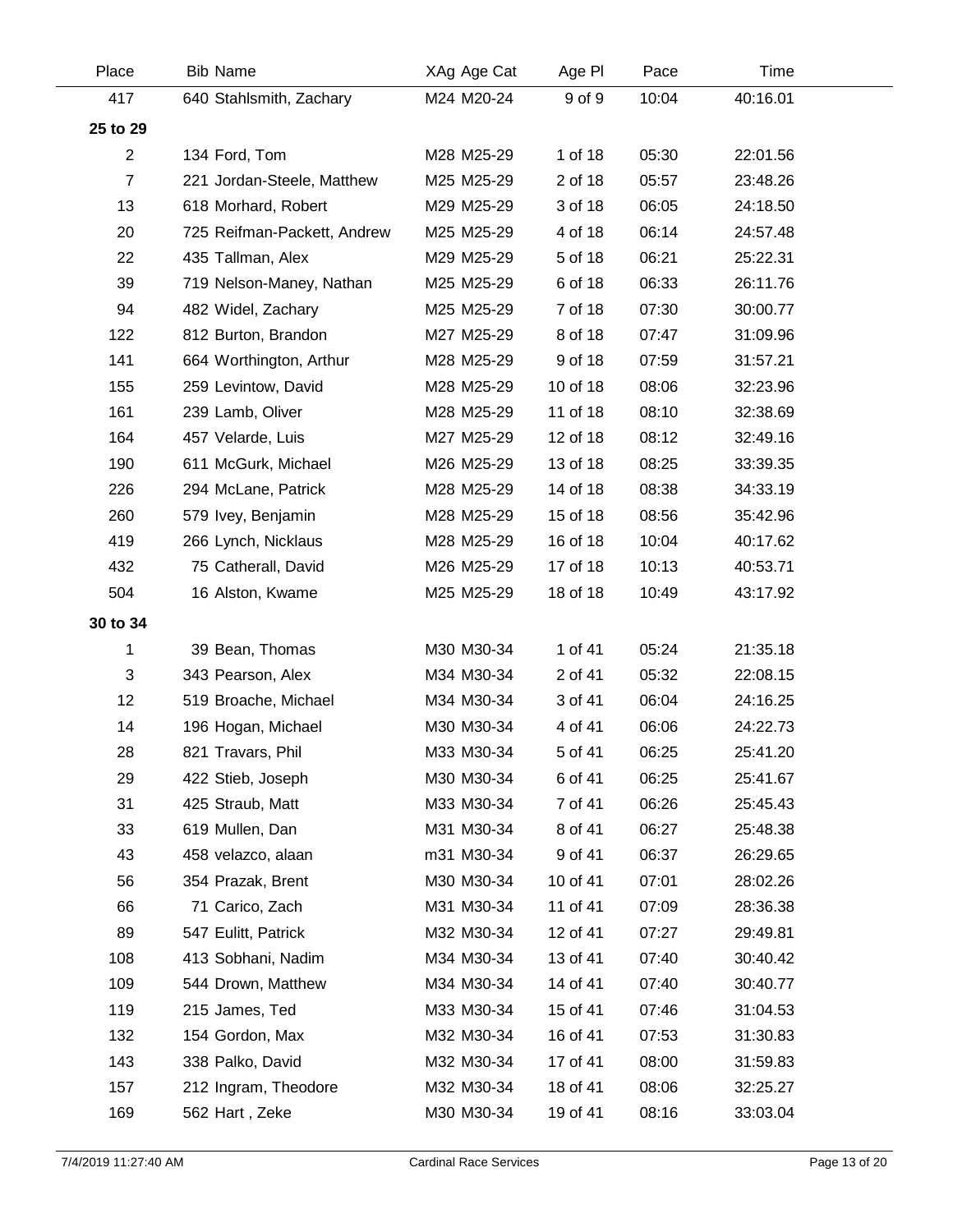| Place    | <b>Bib Name</b>          | XAg Age Cat | Age PI   | Pace  | Time     |  |
|----------|--------------------------|-------------|----------|-------|----------|--|
| 204      | 496 Woodward, Kyle       | M34 M30-34  | 20 of 41 | 08:29 | 33:57.87 |  |
| 207      | 465 Ward-Caviness, Cavin | M32 M30-34  | 21 of 41 | 08:30 | 34:01.84 |  |
| 209      | 824 Chung, Timothy       | M33 M30-34  | 22 of 41 | 08:32 | 34:06.29 |  |
| 210      | 499 Worsnip, Alex        | M31 M30-34  | 23 of 41 | 08:32 | 34:08.87 |  |
| 235      | 188 Heller, Eric         | M30 M30-34  | 24 of 41 | 08:42 | 34:47.56 |  |
| 269      | 18 anderson, august      | M31 M30-34  | 25 of 41 | 08:59 | 35:56.85 |  |
| 270      | 219 Johnson, Steven      | M31 M30-34  | 26 of 41 | 09:00 | 35:58.00 |  |
| 275      | 527 Carbaugh, Michael    | M31 M30-34  | 27 of 41 | 09:01 | 36:05.81 |  |
| 334      | 597 Lohmer, Daniel       | M32 M30-34  | 28 of 41 | 09:33 | 38:11.37 |  |
| 337      | 411 Snipes, Andy         | M33 M30-34  | 29 of 41 | 09:34 | 38:14.21 |  |
| 374      | 826 Hesse, Marcus        | M33 M30-34  | 30 of 41 | 09:47 | 39:06.39 |  |
| 390      | 783 Blatnick, Brandon    | M34 M30-34  | 31 of 41 | 09:52 | 39:26.10 |  |
| 391      | 65 Bryson, Andrew        | M31 M30-34  | 32 of 41 | 09:52 | 39:29.41 |  |
| 404      | 95 Corbin, Ryan          | M31 M30-34  | 33 of 41 | 09:58 | 39:50.96 |  |
| 416      | 243 Lasseter, Patrick    | M32 M30-34  | 34 of 41 | 10:03 | 40:13.85 |  |
| 428      | 596 lee, dennis          | m31 M30-34  | 35 of 41 | 10:11 | 40:43.16 |  |
| 448      | 566 Heflin, Wilson       | M31 M30-34  | 36 of 41 | 10:20 | 41:21.85 |  |
| 473      | 223 Joyce, Kevin         | M33 M30-34  | 37 of 41 | 10:30 | 42:01.78 |  |
| 509      | 671 Bartow, James        | M32 M30-34  | 38 of 41 | 10:50 | 43:19.99 |  |
| 513      | 327 O'Briant, Kyle       | M33 M30-34  | 39 of 41 | 10:53 | 43:32.38 |  |
| 637      | 586 Jurado, Kyle         | M32 M30-34  | 40 of 41 | 12:33 | 50:11.87 |  |
| 709      | 730 Serber, Daniel       | M32 M30-34  | 41 of 41 | 14:25 | 57:40.34 |  |
| 35 to 39 |                          |             |          |       |          |  |
| 8        | 319 Murphy, Chris        | M38 M35-39  | 1 of 40  | 05:58 | 23:50.01 |  |
| 10       | 356 Pryadun, Ruslan      | M38 M35-39  | 2 of 40  | 05:59 | 23:55.38 |  |
| 34       | 535 Clough, Jeff         | M39 M35-39  | 3 of 40  | 06:27 | 25:49.95 |  |
| 38       | 595 Lam, Yik             | M38 M35-39  | 4 of 40  | 06:33 | 26:10.62 |  |
| 42       | 345 Pearson, Lawrence    | M36 M35-39  | 5 of 40  | 06:35 | 26:19.46 |  |
| 46       | 779 Brecher, Brad        | M35 M35-39  | 6 of 40  | 06:41 | 26:45.60 |  |
| 62       | 455 Van Veld, Roy        | M38 M35-39  | 7 of 40  | 07:05 | 28:20.99 |  |
| 76       | 227 Kast, Maximilian     | M39 M35-39  | 8 of 40  | 07:20 | 29:21.45 |  |
| 99       | 394 Sellers, Jay         | M36 M35-39  | 9 of 40  | 07:34 | 30:15.01 |  |
| 107      | 165 Grindheim, Landon    | M37 M35-39  | 10 of 40 | 07:38 | 30:33.62 |  |
| 127      | 389 Schreiber, Taylor    | M39 M35-39  | 11 of 40 | 07:50 | 31:18.66 |  |
| 131      | 236 Krieg, Robert        | M39 M35-39  | 12 of 40 | 07:53 | 31:30.08 |  |
| 175      | 190 Hemelt, Steve        | M37 M35-39  | 13 of 40 | 08:18 | 33:11.87 |  |
| 180      | 797 Siracusa, John       | M38 M35-39  | 14 of 40 | 08:21 | 33:24.02 |  |
| 187      | 558 Hardiman, Thomas     | M35 M35-39  | 15 of 40 | 08:23 | 33:30.16 |  |
| 227      | 627 Podkul, Tim          | M38 M35-39  | 16 of 40 | 08:38 | 34:33.33 |  |
| 283      | 543 Douglass, Robert     | M38 M35-39  | 17 of 40 | 09:04 | 36:15.41 |  |
| 322      | 68 Burr, Matt            | M39 M35-39  | 18 of 40 | 09:27 | 37:49.83 |  |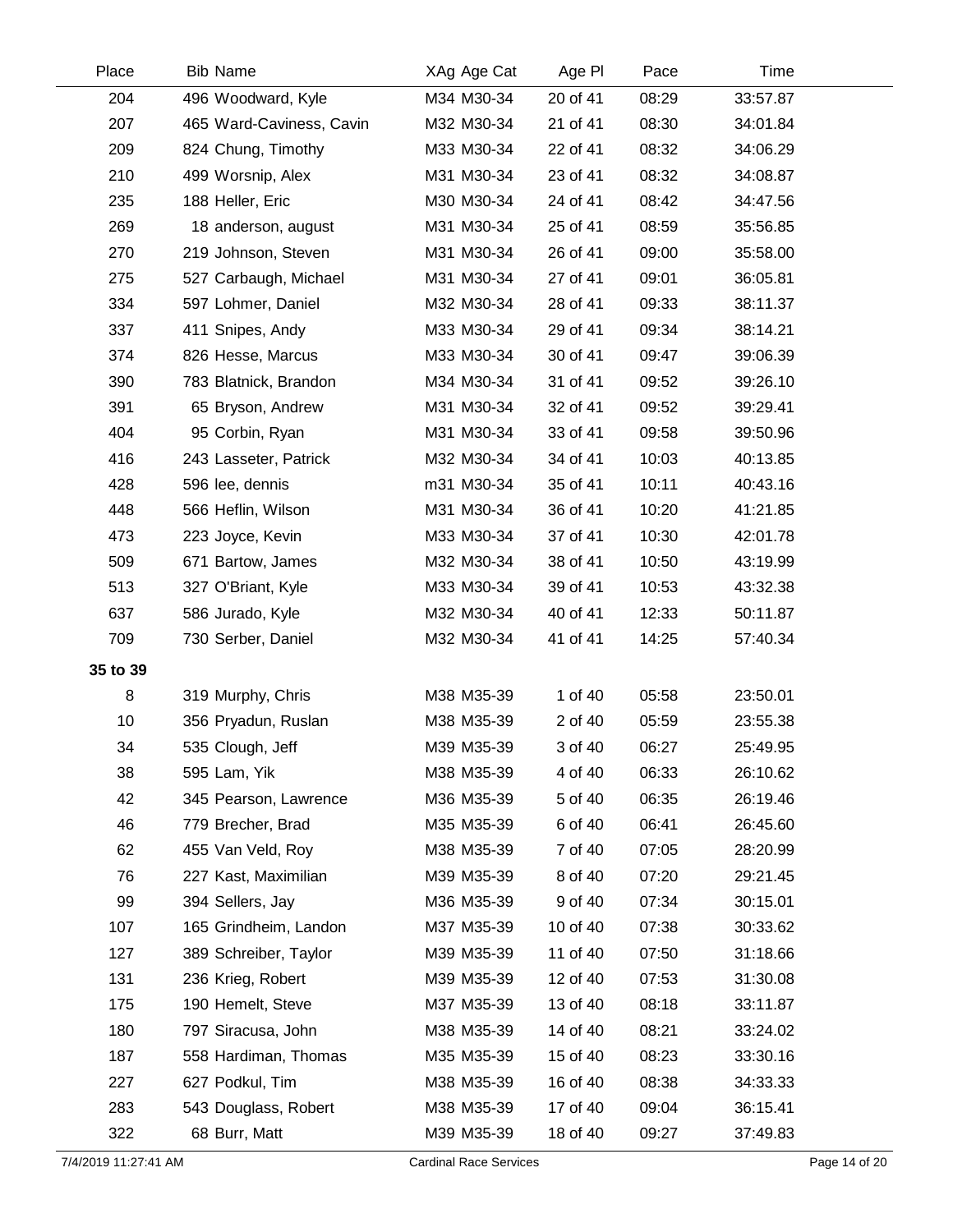| Place    | <b>Bib Name</b>            | XAg Age Cat | Age PI   | Pace  | Time        |  |
|----------|----------------------------|-------------|----------|-------|-------------|--|
| 327      | 723 Reed, Ron              | M37 M35-39  | 19 of 40 | 09:30 | 38:00.08    |  |
| 333      | 437 Taylor, Ryan           | M39 M35-39  | 20 of 40 | 09:32 | 38:09.47    |  |
| 336      | 50 Binkley, Derek          | M35 M35-39  | 21 of 40 | 09:33 | 38:12.76    |  |
| 375      | 540 Cross, Alexander       | M38 M35-39  | 22 of 40 | 09:47 | 39:07.56    |  |
| 402      | 335 Ortolano III, Nicholas | M35 M35-39  | 23 of 40 | 09:57 | 39:48.45    |  |
| 405      | 27 Ayers, Brandon          | M35 M35-39  | 24 of 40 | 09:58 | 39:51.93    |  |
| 441      | 340 Papke, Bjoern          | M38 M35-39  | 25 of 40 | 10:16 | 41:02.02    |  |
| 452      | 600 Lowe, Craig            | M37 M35-39  | 26 of 40 | 10:22 | 41:29.33    |  |
| 462      | 681 Figueroa, Michael      | M35 M35-39  | 27 of 40 | 10:26 | 41:45.63    |  |
| 489      | 200 Holloway, Brian        | M36 M35-39  | 28 of 40 | 10:36 | 42:23.67    |  |
| 505      | 506 Akers, Charles         | M39 M35-39  | 29 of 40 | 10:50 | 43:18.01    |  |
| 508      | 653 Trude, Chris           | M35 M35-39  | 30 of 40 | 10:50 | 43:18.59    |  |
| 589      | 466 Wark, Aaron            | M37 M35-39  | 31 of 40 | 11:50 | 47:18.33    |  |
| 596      | 157 Gorsage, Justin        | M38 M35-39  | 32 of 40 | 11:52 | 47:27.80    |  |
| 621      | 89 Clar, Justin            | M35 M35-39  | 33 of 40 | 12:15 | 49:00.52    |  |
| 625      | 384 Saylor, Chris          | M35 M35-39  | 34 of 40 | 12:17 | 49:07.09    |  |
| 661      | 820 Baker, James           | M36 M35-39  | 35 of 40 | 13:01 | 52:02.64    |  |
| 689      | 357 Pucilowski, Mateusz    | M37 M35-39  | 36 of 40 | 13:45 | 54:58.21    |  |
| 712      | 15 Al-Rawi, Bassam         | M36 M35-39  | 37 of 40 | 14:26 | 57:44.56    |  |
| 726      | 222 Joyce, Brandon         | M39 M35-39  | 38 of 40 | 14:57 | 59:49.23    |  |
| 728      | 623 Pack, Rick             | M38 M35-39  | 39 of 40 | 15:08 | 01:00:30.68 |  |
| 763      | 514 BOSWELL, Mark          | M39 M35-39  | 40 of 40 | 18:15 | 01:12:58.83 |  |
| 40 to 44 |                            |             |          |       |             |  |
| 4        | 583 Jeuland, Marc          | M40 M40-44  | 1 of 46  | 05:35 | 22:18.31    |  |
| 26       | 267 MacKay, Douglas        | M40 M40-44  | 2 of 46  | 06:24 | 25:37.41    |  |
| 41       | 265 Lowry, Joshua          | M41 M40-44  | 3 of 46  | 06:35 | 26:19.24    |  |
| 54       | 143 Garner, Fletcher       | M40 M40-44  | 4 of 46  | 06:55 | 27:40.06    |  |
| 68       | 92 Conitzer, Vincent       | M40 M40-44  | 5 of 46  | 07:14 | 28:54.47    |  |
| 80       | 344 Pearson, Andrew        | M42 M40-44  | 6 of 46  | 07:23 | 29:33.51    |  |
| 81       | 802 Sharp, Brandon         | M44 M40-44  | 7 of 46  | 07:24 | 29:35.33    |  |
| 83       | 155 Gordon, Victor         | M42 M40-44  | 8 of 46  | 07:25 | 29:40.92    |  |
| 84       | 175 harris, william        | m43 M40-44  | 9 of 46  | 07:25 | 29:41.06    |  |
| 85       | 47 Beyerlein, Aaron        | M43 M40-44  | 10 of 46 | 07:26 | 29:42.05    |  |
| 87       | 191 Henry, Thomas          | M42 M40-44  | 11 of 46 | 07:26 | 29:44.50    |  |
| 110      | 651 totten, brian          | m42 M40-44  | 12 of 46 | 07:41 | 30:42.58    |  |
| 133      | 209 Huppert, David         | M41 M40-44  | 13 of 46 | 07:56 | 31:42.76    |  |
| 165      | 799 Niemeyer, John         | M43 M40-44  | 14 of 46 | 08:13 | 32:52.19    |  |
| 166      | 101 Crockett, Jason        | M42 M40-44  | 15 of 46 | 08:13 | 32:52.30    |  |
| 176      | 152 Gordek, Harper         | M41 M40-44  | 16 of 46 | 08:18 | 33:13.66    |  |
| 192      | 62 Brown, Corey            | M41 M40-44  | 17 of 46 | 08:26 | 33:42.30    |  |
| 197      | 32 Barnes, Dwight          | M43 M40-44  | 18 of 46 | 08:27 | 33:47.15    |  |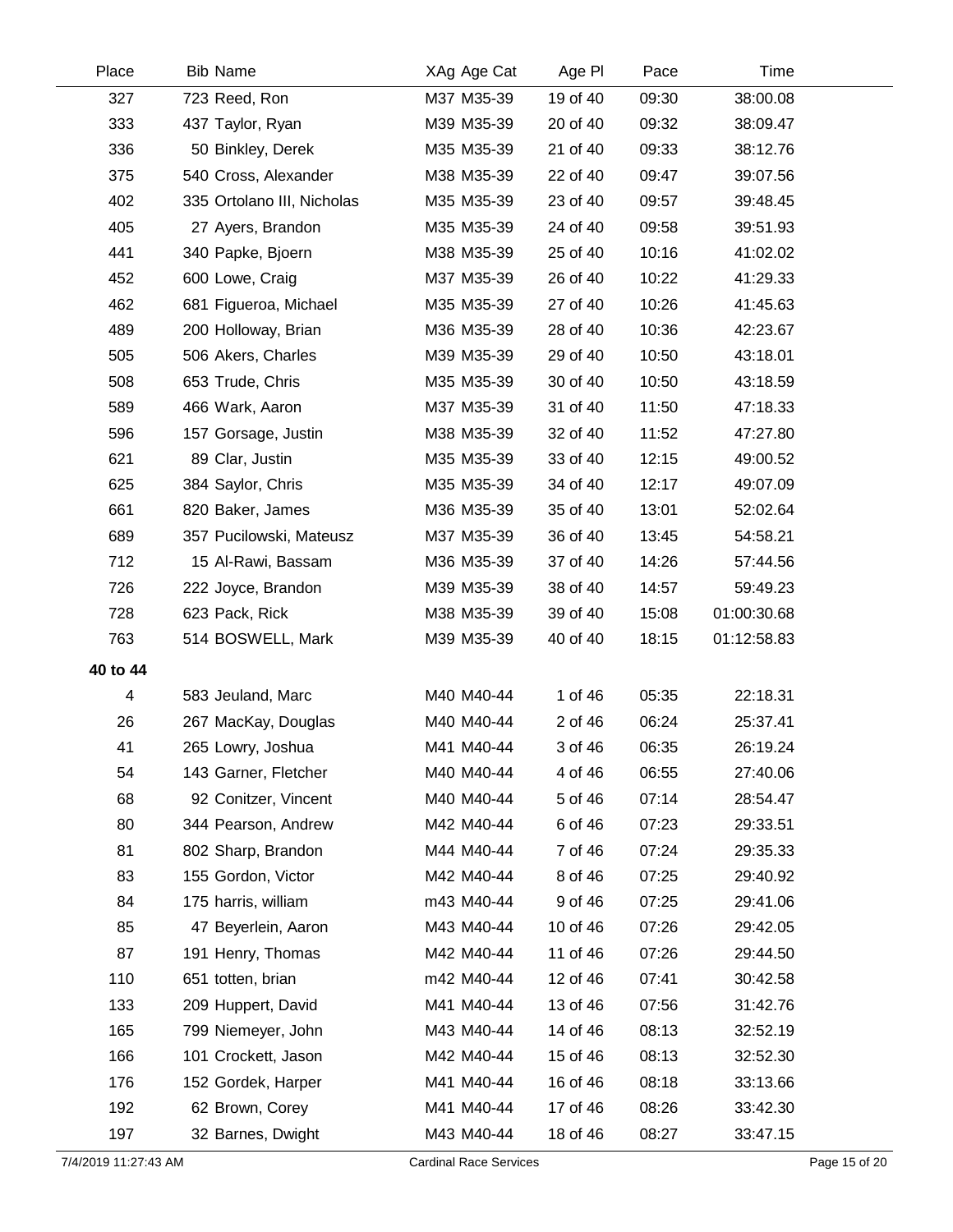| Place                | <b>Bib Name</b>              | XAg Age Cat                   | Age PI   | Pace  | Time     |               |
|----------------------|------------------------------|-------------------------------|----------|-------|----------|---------------|
| 222                  | 114 Escamilla Martinez, Jose | M43 M40-44                    | 19 of 46 | 08:36 | 34:24.28 |               |
| 229                  | 347 Philip, Doug             | M43 M40-44                    | 20 of 46 | 08:39 | 34:35.49 |               |
| 242                  | 798 Hill, Dan                | M42 M40-44                    | 21 of 46 | 08:45 | 35:00.89 |               |
| 248                  | 378 Rubinas, Pete            | M43 M40-44                    | 22 of 46 | 08:48 | 35:10.91 |               |
| 263                  | 169 Handly, Brian            | M42 M40-44                    | 23 of 46 | 08:57 | 35:47.54 |               |
| 280                  | 448 Trocki, Aaron            | M41 M40-44                    | 24 of 46 | 09:03 | 36:12.67 |               |
| 288                  | 574 Holtry, Matthew          | M40 M40-44                    | 25 of 46 | 09:07 | 36:27.03 |               |
| 298                  | 247 Law, William             | M40 M40-44                    | 26 of 46 | 09:13 | 36:51.83 |               |
| 308                  | 194 Hoffman, Steve           | M44 M40-44                    | 27 of 46 | 09:20 | 37:20.10 |               |
| 340                  | 127 Finch, Kenny             | M44 M40-44                    | 28 of 46 | 09:35 | 38:19.08 |               |
| 351                  | 648 Thomas, Courtney         | M42 M40-44                    | 29 of 46 | 09:38 | 38:33.85 |               |
| 361                  | 426 Strick, Patrick          | M40 M40-44                    | 30 of 46 | 09:42 | 38:49.10 |               |
| 373                  | 793 Veal, Matthew            | M41 M40-44                    | 31 of 46 | 09:46 | 39:05.52 |               |
| 387                  | 677 DeMarcus, Forrest        | M42 M40-44                    | 32 of 46 | 09:51 | 39:23.79 |               |
| 388                  | 181 Hassin, Bryan            | M40 M40-44                    | 33 of 46 | 09:51 | 39:24.51 |               |
| 407                  | 701 Kay, Kevin               | M42 M40-44                    | 34 of 46 | 10:00 | 40:00.17 |               |
| 409                  | 451 Tsihlis, Nick            | M41 M40-44                    | 35 of 46 | 10:02 | 40:07.76 |               |
| 430                  | 158 Grabowski, Chuck         | M44 M40-44                    | 36 of 46 | 10:12 | 40:47.62 |               |
| 436                  | 452 Tweedy, Jonathan         | M40 M40-44                    | 37 of 46 | 10:15 | 40:58.58 |               |
| 451                  | 253 Lee, Richard             | M41 M40-44                    | 38 of 46 | 10:22 | 41:29.31 |               |
| 459                  | 234 Kreutzer, Chris          | M43 M40-44                    | 39 of 46 | 10:26 | 41:43.27 |               |
| 478                  | 82 Chiarello, Nick           | M41 M40-44                    | 40 of 46 | 10:33 | 42:10.95 |               |
| 503                  | 599 Lopez Jr., Mike          | M41 M40-44                    | 41 of 46 | 10:49 | 43:17.76 |               |
| 550                  | 621 Narotam, Vinay           | M40 M40-44                    | 42 of 46 | 11:18 | 45:12.56 |               |
| 618                  | 284 Matos, Michael           | M41 M40-44                    | 43 of 46 | 12:13 | 48:53.53 |               |
| 647                  | 35 Barnes, Glenn             | M42 M40-44                    | 44 of 46 | 12:42 | 50:48.42 |               |
| 685                  | 538 Crncic, Johnny           | M42 M40-44                    | 45 of 46 | 13:39 | 54:34.53 |               |
| 697                  | 322 Nichols, George          | M43 M40-44                    | 46 of 46 | 14:07 | 56:26.80 |               |
| 45 to 49             |                              |                               |          |       |          |               |
| 17                   | 803 Hill, Daniel             | M45 M45-49                    | 1 of 46  | 06:08 | 24:30.19 |               |
| 48                   | 606 Mattis, William          | M46 M45-49                    | 2 of 46  | 06:47 | 27:06.02 |               |
| 50                   | 626 Platts-Mills, Tim        | M45 M45-49                    | 3 of 46  | 06:50 | 27:21.72 |               |
| 65                   | 339 Papazoglou, Michael      | M48 M45-49                    | 4 of 46  | 07:08 | 28:30.24 |               |
| 78                   | 567 Hegland, Don             | M47 M45-49                    | 5 of 46  | 07:21 | 29:24.83 |               |
| 90                   | 569 Hensel, Douglas          | M46 M45-49                    | 6 of 46  | 07:28 | 29:52.05 |               |
| 101                  | 694 Iacocca, Al              | M47 M45-49                    | 7 of 46  | 07:35 | 30:20.85 |               |
| 105                  | 270 MacKinnon, Matthew       | M47 M45-49                    | 8 of 46  | 07:37 | 30:27.71 |               |
| 111                  | 364 Reilly, Ken              | M48 M45-49                    | 9 of 46  | 07:41 | 30:43.49 |               |
| 115                  | 816 Salemy, Tim              | M48 M45-49                    | 10 of 46 | 07:43 | 30:51.60 |               |
| 125                  | 99 Coward, Will              | M45 M45-49                    | 11 of 46 | 07:48 | 31:14.00 |               |
| 135                  | 582 Jensen, Brian            | M48 M45-49                    | 12 of 46 | 07:57 | 31:49.50 |               |
| 7/4/2019 11:27:45 AM |                              | <b>Cardinal Race Services</b> |          |       |          | Page 16 of 20 |

 $\mathbb{R}^2$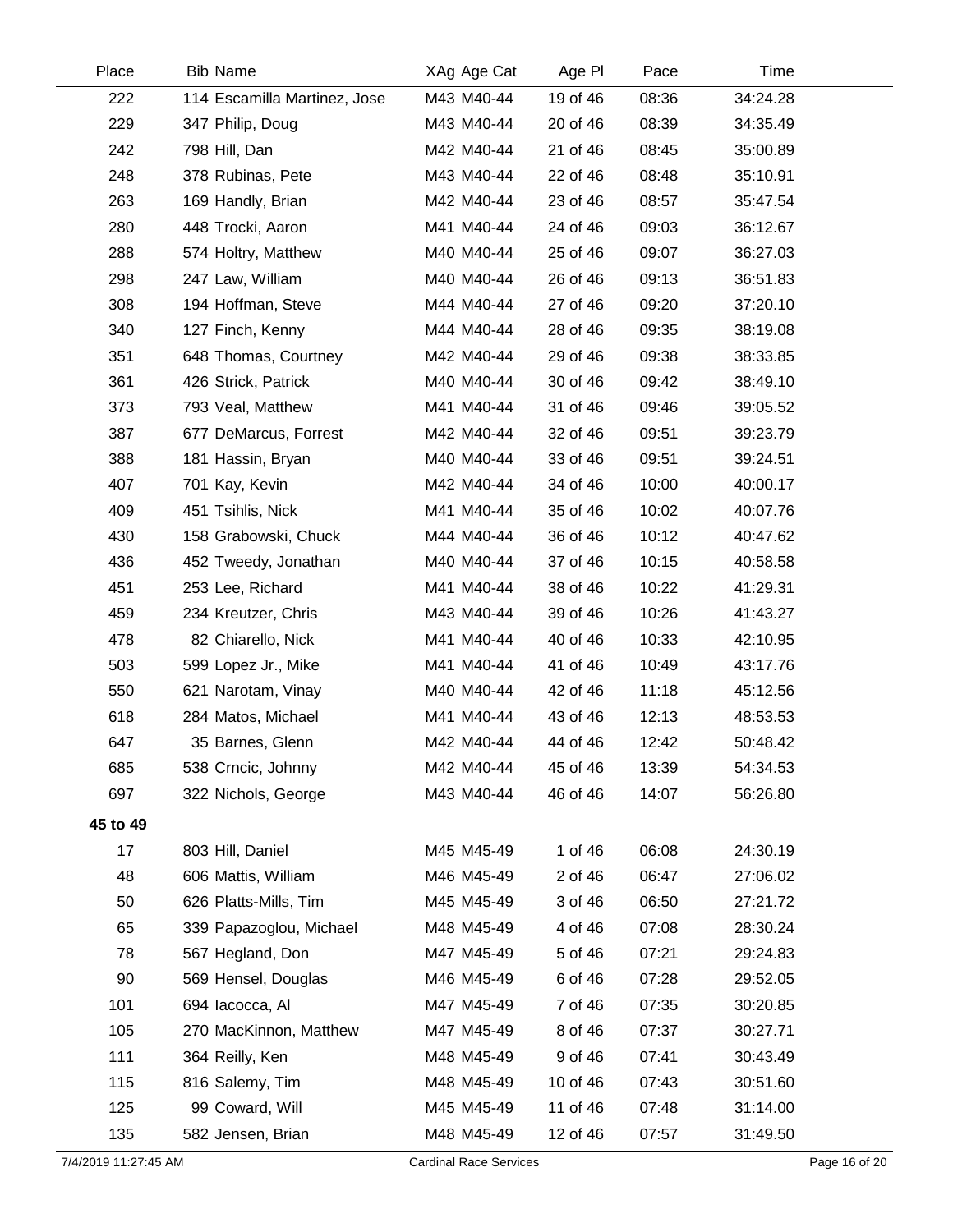| Place                | <b>Bib Name</b>        | XAg Age Cat                   | Age PI   | Pace  | Time     |               |
|----------------------|------------------------|-------------------------------|----------|-------|----------|---------------|
| 138                  | 393 Seils, Damon       | M46 M45-49                    | 13 of 46 | 07:58 | 31:52.44 |               |
| 142                  | 83 Chilton, Paul       | M45 M45-49                    | 14 of 46 | 08:00 | 31:58.06 |               |
| 144                  | 365 Rhoads, Donald     | M46 M45-49                    | 15 of 46 | 08:00 | 31:59.97 |               |
| 151                  | 661 Windham, Scott     | M48 M45-49                    | 16 of 46 | 08:03 | 32:13.59 |               |
| 154                  | 501 Yoder, Jason       | M46 M45-49                    | 17 of 46 | 08:05 | 32:18.73 |               |
| 160                  | 691 Herrick, Jeffrey   | M46 M45-49                    | 18 of 46 | 08:09 | 32:37.48 |               |
| 163                  | 590 Kilgallen, Brian   | M46 M45-49                    | 19 of 46 | 08:11 | 32:45.91 |               |
| 173                  | 111 Edwards, Kevin     | M45 M45-49                    | 20 of 46 | 08:17 | 33:07.50 |               |
| 188                  | 528 Caren, Neal        | M46 M45-49                    | 21 of 46 | 08:24 | 33:34.52 |               |
| 191                  | 657 Weinreb, Daniel    | M48 M45-49                    | 22 of 46 | 08:25 | 33:40.55 |               |
| 246                  | 699 Kasten, Michael    | M47 M45-49                    | 23 of 46 | 08:47 | 35:07.18 |               |
| 277                  | 685 Gale, w. Patrick   | M45 M45-49                    | 24 of 46 | 09:02 | 36:07.24 |               |
| 282                  | 689 Grooms, Todd       | m46 M45-49                    | 25 of 46 | 09:03 | 36:13.81 |               |
| 292                  | 419 Stevens, Bruce     | M48 M45-49                    | 26 of 46 | 09:08 | 36:33.42 |               |
| 332                  | 629 Porter, Warren     | M49 M45-49                    | 27 of 46 | 09:32 | 38:08.07 |               |
| 342                  | 76 Cavanaugh, Mark     | m45 M45-49                    | 28 of 46 | 09:36 | 38:23.48 |               |
| 352                  | 176 Harrison, Stuart   | M46 M45-49                    | 29 of 46 | 09:39 | 38:34.25 |               |
| 355                  | 761 Dallesandro, James | M49 M45-49                    | 30 of 46 | 09:41 | 38:44.05 |               |
| 356                  | 33 Barnes, Edward      | M46 M45-49                    | 31 of 46 | 09:41 | 38:44.24 |               |
| 371                  | 369 Riddle, Brady      | M47 M45-49                    | 32 of 46 | 09:46 | 39:04.73 |               |
| 378                  | 786 Lee, Christopher   | M46 M45-49                    | 33 of 46 | 09:48 | 39:11.12 |               |
| 433                  | 516 Bowers, David      | M45 M45-49                    | 34 of 46 | 10:14 | 40:54.02 |               |
| 524                  | 387 Schmitz, William   | M47 M45-49                    | 35 of 46 | 11:02 | 44:09.40 |               |
| 528                  | 78 Chatain, Miles      | M49 M45-49                    | 36 of 46 | 11:04 | 44:17.01 |               |
| 529                  | 622 Neville, Timothy   | M48 M45-49                    | 37 of 46 | 11:05 | 44:18.03 |               |
| 542                  | 612 Menusan, Dave      | M48 M45-49                    | 38 of 46 | 11:09 | 44:36.34 |               |
| 556                  | 179 Harvey, Grant      | M48 M45-49                    | 39 of 46 | 11:29 | 45:54.58 |               |
| 557                  | 129 Fish, Eric         | M46 M45-49                    | 40 of 46 | 11:29 | 45:54.73 |               |
| 591                  | 545 Engle, Bryan       | M47 M45-49                    | 41 of 46 | 11:50 | 47:20.58 |               |
| 613                  | 679 dye, aaron         | m45 M45-49                    | 42 of 46 | 12:09 | 48:35.71 |               |
| 615                  | 184 hayden, james      | M48 M45-49                    | 43 of 46 | 12:12 | 48:47.68 |               |
| 630                  | 258 Lester, Eric       | M45 M45-49                    | 44 of 46 | 12:21 | 49:25.99 |               |
| 676                  | 486 Williams, Greg     | M48 M45-49                    | 45 of 46 | 13:28 | 53:51.23 |               |
| 678                  | 735 teta, rick         | m49 M45-49                    | 46 of 46 | 13:29 | 53:54.02 |               |
| 50 to 54             |                        |                               |          |       |          |               |
| 6                    | 673 Benjamin, Robert   | M50 M50-54                    | 1 of 29  | 05:53 | 23:30.48 |               |
| 52                   | 46 Berreth, Todd       | M50 M50-54                    | 2 of 29  | 06:54 | 27:37.44 |               |
| 74                   | 483 Wileman, Martin    | M50 M50-54                    | 3 of 29  | 07:19 | 29:16.99 |               |
| 102                  | 385 Schmidt, Blaine    | m52 M50-54                    | 4 of 29  | 07:35 | 30:20.87 |               |
| 153                  | 556 Haenel, Greg       | M54 M50-54                    | 5 of 29  | 08:04 | 32:16.03 |               |
| 156                  | 667 Younts, Ken        | M52 M50-54                    | 6 of 29  | 08:06 | 32:24.86 |               |
| 7/4/2019 11:27:46 AM |                        | <b>Cardinal Race Services</b> |          |       |          | Page 17 of 20 |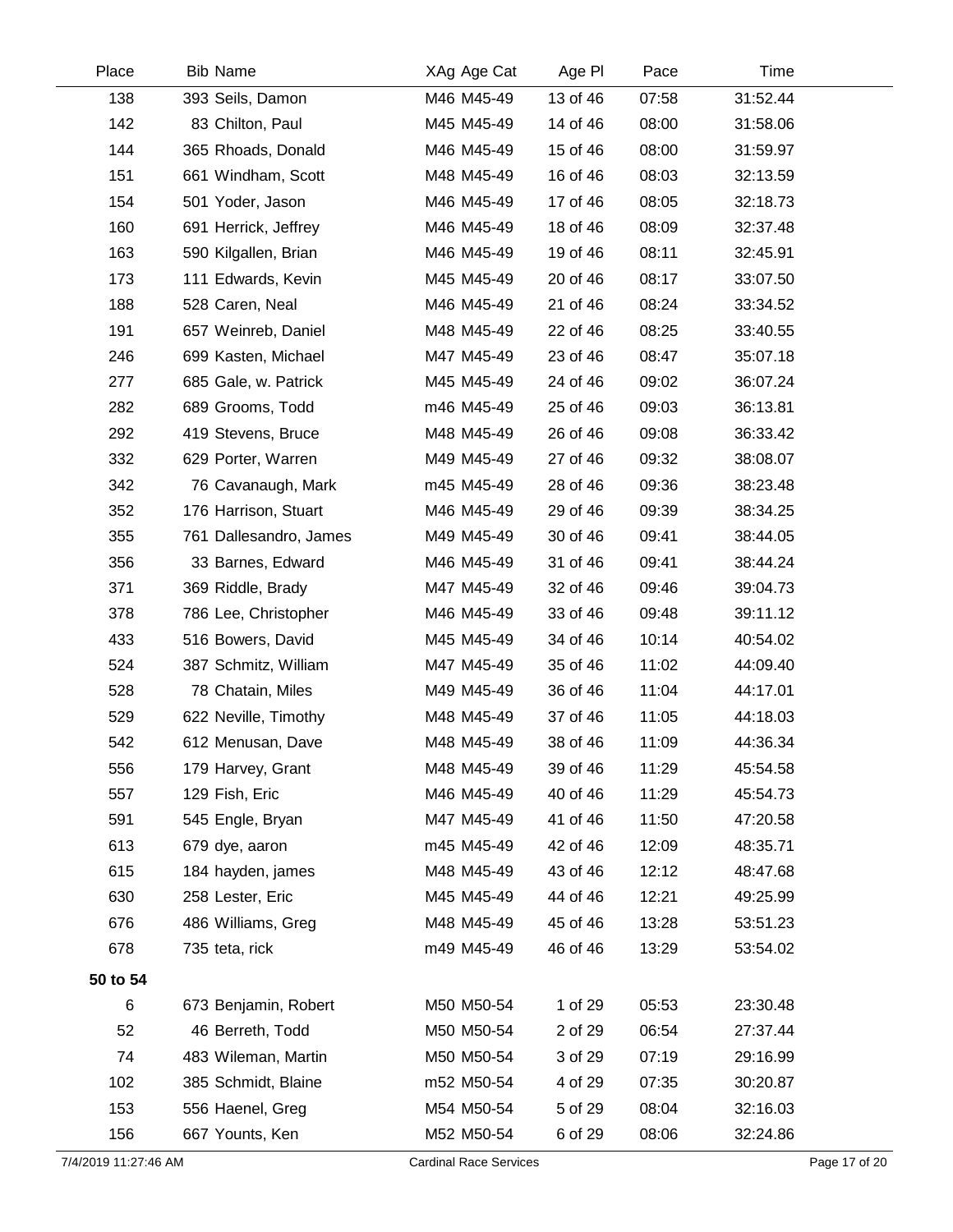| Place                | <b>Bib Name</b>        | XAg Age Cat                   | Age PI   | Pace  | Time        |               |
|----------------------|------------------------|-------------------------------|----------|-------|-------------|---------------|
| 193                  | 733 Stern, Richard     | M52 M50-54                    | 7 of 29  | 08:26 | 33:43.48    |               |
| 196                  | 53 Boggess, John       | M54 M50-54                    | 8 of 29  | 08:26 | 33:44.85    |               |
| 198                  | 382 Salemson, Jeremy   | M50 M50-54                    | 9 of 29  | 08:28 | 33:52.34    |               |
| 208                  | 502 Zavadil, John      | M54 M50-54                    | 10 of 29 | 08:31 | 34:05.72    |               |
| 213                  | 13 Alexander, John     | M52 M50-54                    | 11 of 29 | 08:33 | 34:13.11    |               |
| 266                  | 634 Rose, Josh         | M54 M50-54                    | 12 of 29 | 08:58 | 35:52.45    |               |
| 309                  | 741 Werden, Andrew     | M52 M50-54                    | 13 of 29 | 09:20 | 37:20.50    |               |
| 313                  | 512 Blesh, Sean        | M51 M50-54                    | 14 of 29 | 09:21 | 37:25.54    |               |
| 343                  | 136 Francis, Stan      | M52 M50-54                    | 15 of 29 | 09:36 | 38:25.14    |               |
| 363                  | 51 Blue, Christopher   | M51 M50-54                    | 16 of 29 | 09:43 | 38:51.63    |               |
| 369                  | 108 Doub, Shawn        | M50 M50-54                    | 17 of 29 | 09:46 | 39:02.94    |               |
| 455                  | 208 Hughes, Tom        | M54 M50-54                    | 18 of 29 | 10:23 | 41:32.33    |               |
| 457                  | 554 Gleason, Scott     | M53 M50-54                    | 19 of 29 | 10:25 | 41:38.14    |               |
| 467                  | 28 Bach, Larry         | M50 M50-54                    | 20 of 29 | 10:29 | 41:55.47    |               |
| 490                  | 716 Mayo, Rodney       | M54 M50-54                    | 21 of 29 | 10:37 | 42:29.51    |               |
| 563                  | 463 Wahlstrom, Erik    | M50 M50-54                    | 22 of 29 | 11:34 | 46:14.15    |               |
| 586                  | 507 asaro, andrew      | M52 M50-54                    | 23 of 29 | 11:49 | 47:16.08    |               |
| 593                  | 96 CORKEN, JAMES       | M52 M50-54                    | 24 of 29 | 11:51 | 47:24.17    |               |
| 611                  | 659 Weyessa, Tibebu    | M50 M50-54                    | 25 of 29 | 12:05 | 48:21.78    |               |
| 653                  | 295 McLaughlin, David  | M53 M50-54                    | 26 of 29 | 12:45 | 51:00.58    |               |
| 700                  | 472 Westdorp, Eric     | M51 M50-54                    | 27 of 29 | 14:08 | 56:31.28    |               |
| 727                  | 238 Lake, James        | M51 M50-54                    | 28 of 29 | 15:00 | 59:58.05    |               |
| 736                  | 808 Fried, Mike        | M50 M50-54                    | 29 of 29 | 15:36 | 01:02:22.84 |               |
| 55 to 59             |                        |                               |          |       |             |               |
| 36                   | 292 McGahan, Patrick   | M55 M55-59                    | 1 of 34  | 06:30 | 26:00.46    |               |
| 53                   | 210 Hussey, Jon        | M57 M55-59                    | 2 of 34  | 06:55 | 27:38.38    |               |
| 64                   | 61 Brewner, Scott      | M57 M55-59                    | 3 of 34  | 07:06 | 28:25.86    |               |
| 92                   | 353 Prabucki, Bernard  | M57 M55-59                    | 4 of 34  | 07:30 | 29:58.10    |               |
| 97                   | 704 Knight, Rodney     | M58 M55-59                    | 5 of 34  | 07:33 | 30:11.24    |               |
| 98                   | 485 wilkinson, michael | m58 M55-59                    | 6 of 34  | 07:33 | 30:11.43    |               |
| 100                  | 363 Rees, John         | M59 M55-59                    | 7 of 34  | 07:35 | 30:19.71    |               |
| 114                  | 789 Meador, Aubrey     | M58 M55-59                    | 8 of 34  | 07:42 | 30:49.00    |               |
| 124                  | 302 Meyer, Gerald      | M56 M55-59                    | 9 of 34  | 07:48 | 31:12.20    |               |
| 134                  | 407 Smith, Bruce       | M55 M55-59                    | 10 of 34 | 07:57 | 31:48.34    |               |
| 137                  | 511 billings, ed       | M57 M55-59                    | 11 of 34 | 07:58 | 31:50.75    |               |
| 149                  | 173 Hardy, David       | M59 M55-59                    | 12 of 34 | 08:03 | 32:10.22    |               |
| 168                  | 480 Whittle, Daniel    | M56 M55-59                    | 13 of 34 | 08:15 | 32:59.05    |               |
| 171                  | 367 Rice, Gary         | M59 M55-59                    | 14 of 34 | 08:16 | 33:05.40    |               |
| 182                  | 777 Meyer, John        | M56 M55-59                    | 15 of 34 | 08:22 | 33:27.21    |               |
| 183                  | 670 Armstrong, Mike    | M59 M55-59                    | 16 of 34 | 08:22 | 33:27.77    |               |
| 258                  | 810 Elmore, Wesley     | M59 M55-59                    | 17 of 34 | 08:55 | 35:41.72    |               |
| 7/4/2019 11:27:48 AM |                        | <b>Cardinal Race Services</b> |          |       |             | Page 18 of 20 |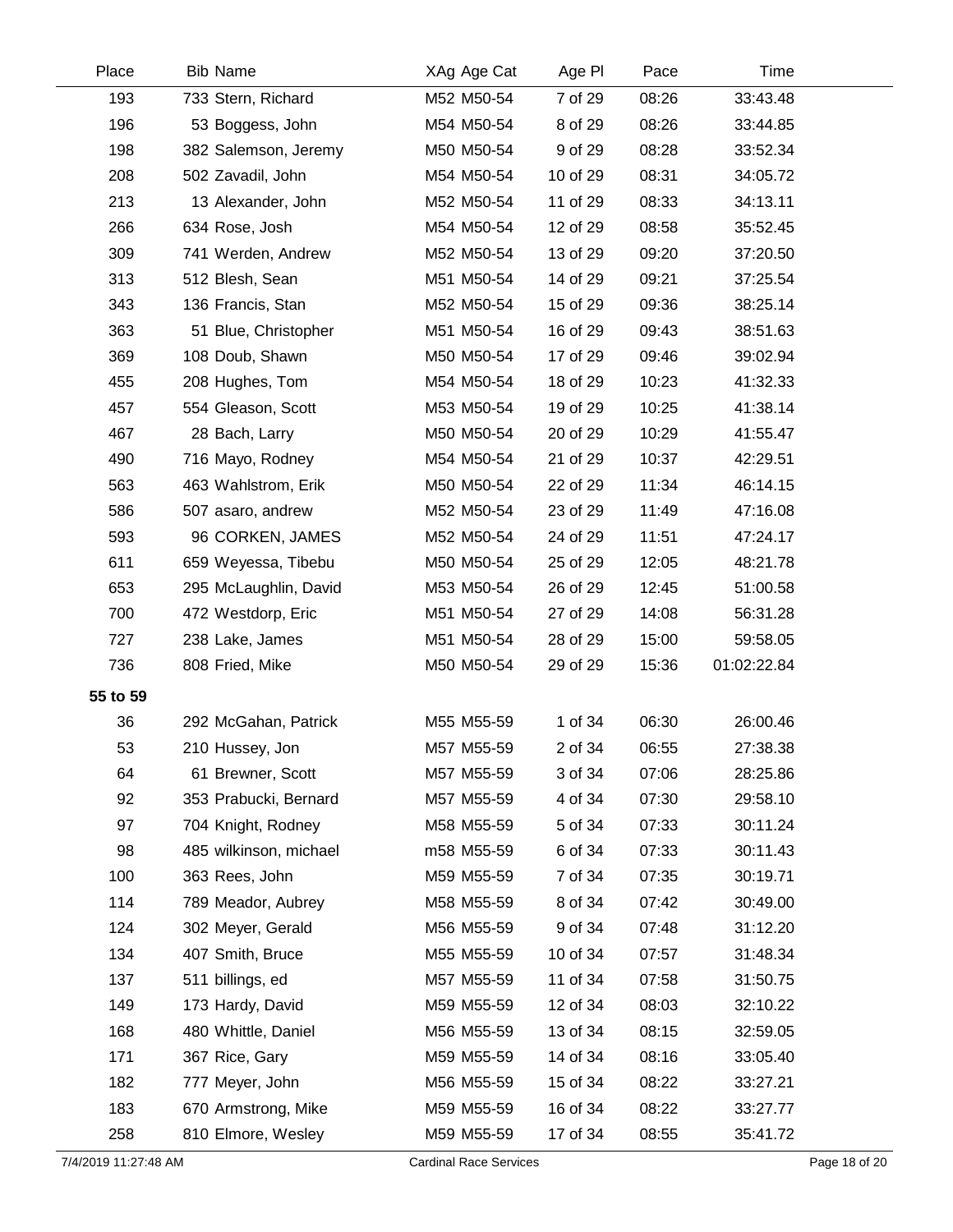| Place    | <b>Bib Name</b>         | XAg Age Cat | Age PI   | Pace  | Time     |  |
|----------|-------------------------|-------------|----------|-------|----------|--|
| 264      | 315 Mullis, Randy       | M59 M55-59  | 18 of 34 | 08:57 | 35:47.70 |  |
| 265      | 359 Ramsden, Dale       | M55 M55-59  | 19 of 34 | 08:58 | 35:51.44 |  |
| 278      | 317 Murphy, Brian       | M55 M55-59  | 20 of 34 | 09:02 | 36:09.32 |  |
| 279      | 80 Chesser, William     | M56 M55-59  | 21 of 34 | 09:03 | 36:10.12 |  |
| 281      | 609 McGurk, Christopher | M58 M55-59  | 22 of 34 | 09:03 | 36:12.93 |  |
| 290      | 750 Shank, James        | M59 M55-59  | 23 of 34 | 09:08 | 36:32.80 |  |
| 303      | 299 McVeigh, Patrick    | M58 M55-59  | 24 of 34 | 09:18 | 37:11.30 |  |
| 362      | 436 Taylor, Ken         | M56 M55-59  | 25 of 34 | 09:43 | 38:51.31 |  |
| 368      | 400 Shilling, Michael   | M59 M55-59  | 26 of 34 | 09:46 | 39:02.61 |  |
| 370      | 819 Woodlieff, Dan      | M56 M55-59  | 27 of 34 | 09:46 | 39:03.98 |  |
| 458      | 77 Caviness, Lewis      | M56 M55-59  | 28 of 34 | 10:25 | 41:39.81 |  |
| 486      | 755 Sherman, Greg       | M55 M55-59  | 29 of 34 | 10:35 | 42:21.47 |  |
| 495      | 722 Poteat, John        | M55 M55-59  | 30 of 34 | 10:43 | 42:51.68 |  |
| 518      | 445 Toney, Raymond      | M55 M55-59  | 31 of 34 | 10:57 | 43:46.93 |  |
| 574      | 22 Arnel, Tom           | M56 M55-59  | 32 of 34 | 11:43 | 46:51.20 |  |
| 614      | 564 Heafner, Greg       | M55 M55-59  | 33 of 34 | 12:09 | 48:36.26 |  |
| 721      | 764 Carpenter, Tracy    | M56 M55-59  | 34 of 34 | 14:51 | 59:24.60 |  |
| 60 to 64 |                         |             |          |       |          |  |
| 70       | 98 Couper, David        | M64 M60-64  | 1 of 25  | 07:17 | 29:07.60 |  |
| 86       | 23 Astrachan, Owen      | M63 M60-64  | 2 of 25  | 07:26 | 29:43.57 |  |
| 106      | 762 Hoiland`, Wade      | M63 M60-64  | 3 of 25  | 07:37 | 30:28.02 |  |
| 159      | 286 Matti, Michael      | M61 M60-64  | 4 of 25  | 08:08 | 32:30.57 |  |
| 174      | 580 Jacobs, George      | M60 M60-64  | 5 of 25  | 08:17 | 33:09.98 |  |
| 186      | 625 Paul, Eric          | M61 M60-64  | 6 of 25  | 08:22 | 33:29.99 |  |
| 202      | 469 Weaver, David       | M60 M60-64  | 7 of 25  | 08:29 | 33:54.41 |  |
| 214      | 390 Scott, Basil        | M64 M60-64  | 8 of 25  | 08:34 | 34:15.61 |  |
| 215      | 404 Silver, Jay         | M63 M60-64  | 9 of 25  | 08:34 | 34:15.87 |  |
| 216      | 275 Mangel, John        | M61 M60-64  | 10 of 25 | 08:34 | 34:16.70 |  |
| 219      | 746 Vaught, Michael     | M61 M60-64  | 11 of 25 | 08:35 | 34:19.88 |  |
| 234      | 229 Kauftheil, Randy    | M60 M60-64  | 12 of 25 | 08:42 | 34:46.68 |  |
| 276      | 712 Mabrey, Thomas      | M61 M60-64  | 13 of 25 | 09:02 | 36:06.54 |  |
| 357      | 461 Wade, Michael       | M60 M60-64  | 14 of 25 | 09:41 | 38:45.27 |  |
| 439      | 825 Hulbert, Mark       | M63 M60-64  | 15 of 25 | 10:15 | 41:00.73 |  |
| 450      | 576 Hurlbert, Douglas R | M61 M60-64  | 16 of 25 | 10:22 | 41:26.77 |  |
| 482      | 59 Brecher, Mark        | M63 M60-64  | 17 of 25 | 10:34 | 42:14.48 |  |
| 491      | 145 Ghio, Andrew        | M64 M60-64  | 18 of 25 | 10:39 | 42:36.25 |  |
| 552      | 273 Madden, Michael     | M64 M60-64  | 19 of 25 | 11:20 | 45:21.47 |  |
| 560      | 531 Cates, Steve        | M63 M60-64  | 20 of 25 | 11:32 | 46:08.64 |  |
| 607      | 493 Woodward, Brian     | M63 M60-64  | 21 of 25 | 12:01 | 48:04.46 |  |
| 617      | 132 Flournoy, Wayne     | M60 M60-64  | 22 of 25 | 12:13 | 48:50.20 |  |
| 629      | 113 Eischen, Jeff       | M63 M60-64  | 23 of 25 | 12:20 | 49:21.13 |  |